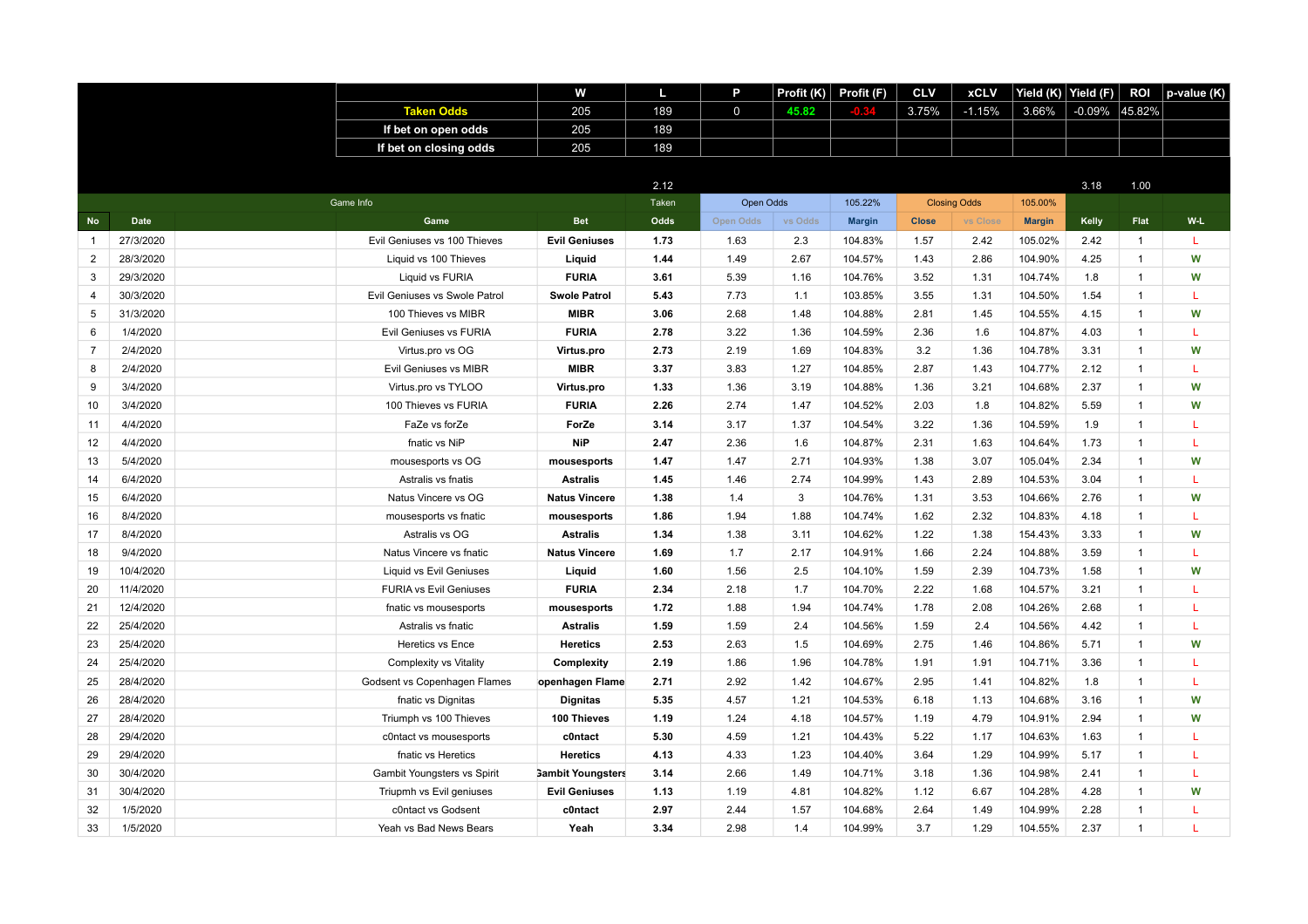|           |             |                                  | w                  | п     | P                | Profit (K)     | Profit (F)    | <b>CLV</b>   | <b>xCLV</b>         | Yield $(K)$   | Yield (F) | <b>ROI</b>   | p-value (K) |
|-----------|-------------|----------------------------------|--------------------|-------|------------------|----------------|---------------|--------------|---------------------|---------------|-----------|--------------|-------------|
|           |             | <b>Taken Odds</b>                | 205                | 189   | $\mathbf 0$      | 45.82          |               | 3.75%        | $-1.15%$            | 3.66%         | -0.09%    | 45.82%       |             |
|           |             | If bet on open odds              | 205                | 189   |                  |                |               |              |                     |               |           |              |             |
|           |             | If bet on closing odds           | 205                | 189   |                  |                |               |              |                     |               |           |              |             |
|           |             |                                  |                    |       |                  |                |               |              |                     |               |           |              |             |
|           |             |                                  |                    | 2.12  |                  |                |               |              |                     |               | 3.18      | 1.00         |             |
|           |             | Game Info                        |                    | Taken | Open Odds        |                | 105.22%       |              | <b>Closing Odds</b> | 105.00%       |           |              |             |
| <b>No</b> | <b>Date</b> | Game                             | <b>Bet</b>         | Odds  | <b>Open Odds</b> | vs Odds        | <b>Margin</b> | <b>Close</b> | vs Close            | <b>Margin</b> | Kelly     | Flat         | W-L         |
| 34        | 2/5/2020    | fnatic vs Vitality               | Vitality           | 2.76  | 2.98             | 1.4            | 104.99%       | 3.1          | 1.38                | 104.72%       | 1.72      | $\mathbf{1}$ | W           |
| 35        | 2/5/2020    | NiP vs Complexity                | Complexity         | 2.42  | 2.38             | 1.6            | 104.52%       | 2.58         | 1.51                | 104.98%       | 2.87      | $\mathbf{1}$ | L           |
| 36        | 2/5/2020    | Cloud9 vs 100 Thieves            | Cloud9             | 2.56  | 2.39             | 1.59           | 104.73%       | 2.32         | 1.62                | 104.83%       | 2.26      | $\mathbf{1}$ | т           |
| 37        | 3/5/2020    | pro100 vs Hard Legion            | pro100             | 2.07  | 2.1              | 1.75           | 104.76%       | 1.75         | 2.11                | 104.54%       | 3.53      | $\mathbf{1}$ | W           |
| 38        | 5/5/2020    | C0ntact vs North                 | c0ntact            | 2.40  | 2.34             | 1.52           | 108.52%       | 2.55         | 1.55                | 103.73%       | 1.77      | $\mathbf{1}$ | L           |
| 39        | 6/5/2020    | fnatic vs Complexity             | Complexity         | 3.60  | 3.46             | 1.32           | 104.66%       | 3.47         | 1.32                | 104.58%       | 4.12      | $\mathbf{1}$ | L           |
| 40        | 7/5/2020    | North vs Movistar Riders         | <b>Movistar</b>    | 2.38  | 2.28             | 1.64           | 104.84%       | 2.18         | 1.7                 | 104.70%       | 1.64      | $\mathbf{1}$ | L           |
| 41        | 8/5/2020    | Dignitas vs Complexity           | Complexity         | 1.62  | 1.83             | $\overline{2}$ | 104.64%       | 1.36         | 3.19                | 104.88%       | 3.79      | $\mathbf{1}$ | W           |
| 42        | 8/5/2020    | Ence vs Astralis                 | <b>Astralis</b>    | 1.22  | 1.18             | 4.99           | 104.79%       | 1.23         | 4.34                | 104.34%       | 2.11      | $\mathbf{1}$ | W           |
| 43        | 8/5/2020    | fnatic vs NiP                    | <b>NiP</b>         | 2.40  | 1.5              | 2.63           | 104.69%       | 1.55         | 2.49                | 104.68%       | 1.64      | $\mathbf{1}$ | W           |
| 44        | 8/5/2020    | Vitality vs Heretics             | <b>Heretics</b>    | 2.34  | 2.56             | 1.52           | 104.85%       | 1.56         | 2.47                | 104.59%       | 2.85      | $\mathbf{1}$ | L           |
| 45        | 10/5/2020   | Syman vs pro100                  | pro100             | 2.20  | 1.67             | 2.1            | 107.50%       | 2.1          | 1.67                | 107.50%       | 3.78      | $\mathbf{1}$ | L           |
| 46        | 10/5/2020   | Copenhagen Flames vs mousesports | mousesports        | 1.38  | 1.37             | 3.12           | 105.04%       | 1.38         | 3.08                | 104.93%       | 2.88      | $\mathbf{1}$ | W           |
| 47        | 12/5/2020   | Heretics vs North                | <b>Heretics</b>    | 1.70  | 1.65             | 2.26           | 104.85%       | 1.52         | 2.56                | 104.85%       | 2.8       | $\mathbf{1}$ | W           |
| 48        | 13/5/2020   | Winstrike vs Syman               | Winstrike          | 2.00  | 1.74             | 2.11           | 104.86%       | 1.72         | $\overline{2}$      | 108.14%       | 7.2       | $\mathbf{1}$ | W           |
| 49        | 15/5/2020   | Vitality vs G2                   | Vitality           | 1.86  | 1.74             | 2.11           | 104.86%       | 1.76         | 2.08                | 104.90%       | 4.14      | $\mathbf{1}$ | W           |
| 50        | 16/5/2020   | Hard Legion vs Winstrike         | Winstrike          | 1.64  | 2.06             | 1.78           | 104.72%       | 1.5          | 2.64                | 104.55%       | 3.56      | $\mathbf{1}$ | W           |
| 51        | 16/5/2020   | Nemiga vs Syman                  | Nemiga             | 1.80  | 1.8              | $\overline{2}$ | 105.56%       | 1.73         | $\overline{2}$      | 107.80%       | 4.88      | $\mathbf{1}$ | W           |
| 52        | 17/5/2020   | Team Spirit vs Winstrike         | Winstrike          | 3.32  | 3.02             | 1.4            | 104.54%       | 2.7          | 1.47                | 105.06%       | 2.44      | $\mathbf{1}$ | L           |
| 53        | 17/5/2020   | NiP vs Heretics                  | <b>Heretics</b>    | 2.98  | 2.9              | 1.42           | 104.91%       | 3.09         | 1.39                | 104.30%       | 3.04      | $\mathbf{1}$ | L           |
| 54        | 17/5/2020   | Astralis vs G2                   | G <sub>2</sub>     | 5.34  | 4.72             | 1.2            | 104.52%       | 4.69         | $1.2$               | 104.66%       | 2.42      | $\mathbf{1}$ | L           |
| 55        | 22/5/2020   | mousesports vs Complexity        | Complexity         | 2.51  | 2.95             | 1.41           | 104.82%       | 2.25         | 1.65                | 105.05%       | 2.67      | $\mathbf{1}$ | W           |
| 56        | 22/5/2020   | MIBR vs Chaos                    | <b>MIBR</b>        | 1.45  | 1.39             | 3.04           | 104.84%       | 1.45         | 2.78                | 104.94%       | 2.13      | $\mathbf{1}$ | W           |
| 57        | 25/5/2020   | fnatic vs Team Spirit            | <b>Team Spirit</b> | 2.66  | 2.89             | 1.43           | 104.53%       | 2.5          | 1.54                | 104.94%       | 2.3       | $\mathbf{1}$ | W           |
| 58        | 28/5/2020   | Natus Vincere vs Ence            | Navi               | 1.61  | 1.4              | 3              | 104.76%       | 1.64         | 2.29                | 104.64%       | 1.71      | $\mathbf{1}$ | T           |
| 59        | 28/5/2020   | 100 Thieves vs Cloud9            | Cloud9             | 2.16  | 2.85             | 1.43           | 105.02%       | 2.14         | 1.72                | 104.87%       | 1.58      | $\mathbf{1}$ | L           |
| 60        | 29/5/2020   | Evil Geniuses vs 100 Thieves     | EG                 | 1.99  | 1.67             | 2.23           | 104.72%       | 2.02         | 1.81                | 104.75%       | 2.39      | $\mathbf{1}$ | W           |
| 61        | 31/5/2020   | <b>FURIA vs MIBR</b>             | <b>FURIA</b>       | 1.55  | 1.56             | 2.45           | 104.92%       | 1.48         | 2.7                 | 104.60%       | 2.9       | $\mathbf{1}$ | L           |
| 62        | 7/6/2020    | <b>MAD Lions vs Ence</b>         | <b>MAD Lions</b>   | 1.78  | 1.75             | 2.1            | 104.76%       | 1.77         | 2.07                | 104.81%       | 1.63      | $\mathbf{1}$ | L           |
| 63        | 7/6/2020    | NiP vs Vitality                  | <b>NiP</b>         | 2.45  | 2.45             | 1.56           | 104.92%       | 2.25         | 1.66                | 104.69%       | 1.85      | $\mathbf{1}$ | L           |
| 64        | 8/6/2020    | Heroic vs Vitality               | Heroic             | 2.62  | 2.68             | 1.48           | 104.88%       | 2.53         | 1.53                | 104.89%       | 4.07      | $\mathbf{1}$ | L           |
| 65        | 9/6/2020    | Faze vs BIG                      | <b>BIG</b>         | 2.71  | 3.18             | 1.36           | 104.98%       | 2.56         | 1.52                | 104.85%       | 3.06      | 1            | W           |
| 66        | 11/6/2020   | Furia vs 100 Thieves             | <b>Furia</b>       | 1.59  | 1.65             | 2.27           | 104.66%       | 1.59         | 2.39                | 104.73%       | 1.91      | $\mathbf{1}$ | W           |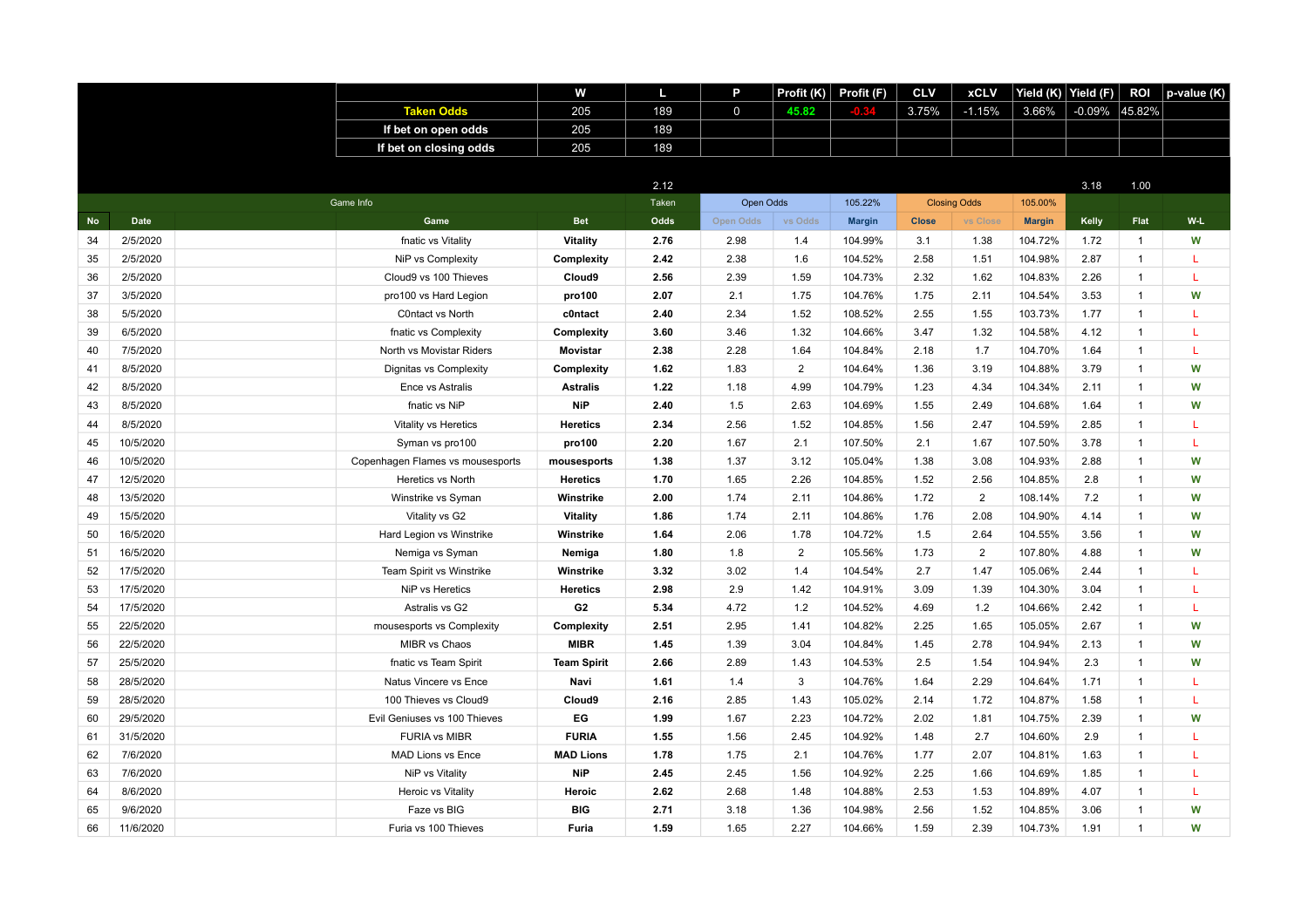|           |             |                                 | w                      | п     | P                | Profit (K) | Profit (F)    | <b>CLV</b>   | <b>xCLV</b>         | Yield $(K)$   | Yield (F) | <b>ROI</b>   | p-value (K) |
|-----------|-------------|---------------------------------|------------------------|-------|------------------|------------|---------------|--------------|---------------------|---------------|-----------|--------------|-------------|
|           |             | <b>Taken Odds</b>               | 205                    | 189   | $\mathbf 0$      | 45.82      |               | 3.75%        | $-1.15%$            | 3.66%         | -0.09%    | 45.82%       |             |
|           |             | If bet on open odds             | 205                    | 189   |                  |            |               |              |                     |               |           |              |             |
|           |             | If bet on closing odds          | 205                    | 189   |                  |            |               |              |                     |               |           |              |             |
|           |             |                                 |                        |       |                  |            |               |              |                     |               |           |              |             |
|           |             |                                 |                        | 2.12  |                  |            |               |              |                     |               | 3.18      | 1.00         |             |
|           |             | Game Info                       |                        | Taken | Open Odds        |            | 105.22%       |              | <b>Closing Odds</b> | 105.00%       |           |              |             |
| <b>No</b> | <b>Date</b> | Game                            | <b>Bet</b>             | Odds  | <b>Open Odds</b> | vs Odds    | <b>Margin</b> | <b>Close</b> | vs Close            | <b>Margin</b> | Kelly     | Flat         | W-L         |
| 67        | 12/6/2020   | MIBR vs Cloud9                  | Cloud9                 | 2.48  | 2.23             | 1.67       | 104.72%       | 2.38         | 1.6                 | 104.52%       | 2.58      | $\mathbf{1}$ | W           |
| 68        | 13/6/2020   | <b>BIG vs FaZe</b>              | <b>BIG</b>             | 2.31  | 2.11             | 1.74       | 104.86%       | 2.23         | 1.67                | 104.72%       | 2.28      | $\mathbf{1}$ | W           |
| 69        | 13/6/2020   | Liquid vs Cloud9                | Liquid                 | 1.50  | 1.38             | 3.07       | 105.04%       | 1.43         | 2.86                | 104.90%       | 2.36      | $\mathbf{1}$ | W           |
| 70        | 14/6/2020   | G2 vs BIG                       | <b>BIG</b>             | 3.48  | 3.45             | 1.32       | 104.74%       | 3.31         | 1.34                | 104.84%       | 2.71      | $\mathbf{1}$ | W           |
| 71        | 14/6/2020   | <b>FURIA vs Liquid</b>          | Liquid                 | 2.47  | 2.51             | 1.54       | 104.78%       | 2.29         | 1.63                | 105.02%       | 2.49      | $\mathbf{1}$ | L           |
| 72        | 15/6/2020   | NiP vs MAD Lions                | <b>MAD Lions</b>       | 2.22  | 2.08             | 1.77       | 104.57%       | 1.93         | 1.88                | 105.00%       | 1.95      | $\mathbf{1}$ | L           |
| 73        | 15/6/2020   | G2 vs Vitality                  | G <sub>2</sub>         | 1.86  | 1.79             | 2.05       | 104.65%       | 1.91         | 1.91                | 104.71%       | 3.14      | $\mathbf{1}$ | L           |
| 74        | 16/6/2020   | NiP vs Natus Vincere            | <b>Natus Vincere</b>   | 1.61  | 1.72             | 2.14       | 104.87%       | 1.67         | 2.23                | 104.72%       | 1.72      | $\mathbf{1}$ | W           |
| 75        | 16/6/2020   | Complexity vs OG                | Complexity             | 1.61  | 1.73             | 2.12       | 104.97%       | 1.61         | 2.35                | 104.66%       | 5         | $\mathbf{1}$ | W           |
| 76        | 17/6/2020   | G2 vs ENCE                      | G <sub>2</sub>         | 1.76  | 1.58             | 2.4        | 104.96%       | 1.77         | 2.07                | 104.81%       | 2.83      | $\mathbf{1}$ | W           |
| 77        | 18/6/2020   | Natus Vincere vs Complexity     | Complexity             | 2.64  | 2.89             | 1.42       | 105.02%       | 2.61         | 1.5                 | 104.98%       | 2.74      | $\mathbf{1}$ | W           |
| 78        | 18/6/2020   | <b>FURIA vs Liquid</b>          | Liquid                 | 2.17  | 2.36             | 1.6        | 104.87%       | 2.02         | 1.81                | 104.75%       | 1.71      | $\mathbf{1}$ | L           |
| 79        | 19/6/2020   | <b>MIBR vs Evil Geniuses</b>    | EG                     | 1.85  | 2.03             | 1.8        | 104.82%       | 1.69         | 2.19                | 104.83%       | 2.22      | $\mathbf{1}$ | L           |
| 80        | 20/6/2020   | FaZe vs Complexity              | Complexity             | 2.52  | 2.42             | 1.57       | 105.02%       | 2.43         | 1.57                | 104.85%       | 4.36      | $\mathbf{1}$ | W           |
| 81        | 20/6/2020   | Natus Vincere vs Vitality       | NaVi                   | 1.79  | 1.67             | 2.23       | 104.72%       | 1.76         | 2.09                | 104.67%       | 3.23      | $\mathbf{1}$ | L           |
| 82        | 21/6/2020   | <b>MIBR vs Evil Geniuses</b>    | <b>Evil Geniuses</b>   | 2.02  | 1.98             | 1.85       | 104.56%       | 1.82         | $\overline{2}$      | 104.95%       | 2.92      | $\mathbf{1}$ | W           |
| 83        | 22/6/2020   | NaVi vs Gambit Youngsters       | GY                     | 5.57  | 5.57             | 1.15       | 104.91%       | 3.39         | 1.32                | 105.26%       | 2.61      | $\mathbf{1}$ | W           |
| 84        | 24/6/2020   | Godsent vs mousesports          | mousesports            | 1.58  | 1.58             | 2.41       | 104.78%       | 1.58         | 2.45                | 104.11%       | 1.78      | $\mathbf{1}$ | L           |
| 85        | 24/6/2020   | North vs Movistar Riders        | <b>Movistar Riders</b> | 2.45  | 2.35             | 1.61       | 104.66%       | 2.17         | 1.7                 | 104.91%       | 2.46      | $\mathbf{1}$ | L           |
| 86        | 24/6/2020   | Gambit Youngsters vs Virtus.pro | GY                     | 1.96  | 1.96             | 1.86       | 104.78%       | 1.95         | 1.86                | 105.05%       | 2.24      | $\mathbf{1}$ | L           |
| 87        | 25/6/2020   | <b>ENCE vs Heroic</b>           | Heroic                 | 2.00  | 1.93             | 1.88       | 105.00%       | 1.75         | 2.09                | 104.99%       | 3.84      | $\mathbf{1}$ | W           |
| 88        | 25/6/2020   | Heretics vs OG                  | <b>Heretics</b>        | 1.86  | 1.98             | 1.94       | 102.05%       | 2.04         | 1.79                | 104.89%       | 3.42      | $\mathbf{1}$ | L           |
| 89        | 25/6/2020   | Evil Geniuses vs FURIA          | <b>FURIA</b>           | 1.72  | 1.83             | 1.99       | 104.90%       | 1.87         | 1.94                | 105.02%       | 2.38      | $\mathbf{1}$ | L           |
| 90        | 26/6/2020   | fnatic vs mousesports           | mousesports            | 2.10  | 1.99             | 1.83       | 104.90%       | 2.13         | 1.73                | 104.75%       | 2.51      | $\mathbf{1}$ | L           |
| 91        | 26/6/2020   | FaZe vs Heretics                | <b>Heretics</b>        | 4.00  | 4.11             | 1.24       | 104.98%       | 4.22         | 1.24                | 104.34%       | 3.26      | $\mathbf{1}$ | T           |
| 92        | 27/6/2020   | NiP vs Heroic                   | Heroic                 | 2.09  | 2.35             | 1.61       | 104.66%       | 2.15         | 1.71                | 104.99%       | 3.38      | $\mathbf{1}$ | L           |
| 93        | 27/6/2020   | <b>Liquid vs Evil Geniuses</b>  | Liquid                 | 1.87  | 1.85             | 1.97       | 104.82%       | 1.71         | 2.16                | 104.78%       | 2.2       | $\mathbf{1}$ | L           |
| 94        | 28/6/2020   | North vs Movistar Riders        | <b>Movistar Riders</b> | 2.24  | 2.26             | 1.65       | 104.85%       | 2.15         | 1.72                | 104.65%       | 2.03      | $\mathbf{1}$ | L           |
| 95        | 28/6/2020   | Ence vs Heroic                  | Heroic                 | 1.66  | 1.74             | 2.12       | 104.64%       | 1.56         | 2.45                | 104.92%       | 2.44      | $\mathbf{1}$ | W           |
| 96        | 28/6/2020   | Vitality vs Heroic              | Heroic                 | 2.89  | 2.72             | 1.47       | 104.79%       | 2.38         | 1.59                | 104.91%       | 4.69      | $\mathbf{1}$ | L           |
| 97        | 29/6/2020   | Heroic vs North                 | Heroic                 | 1.29  | 1.27             | 3.82       | 104.92%       | 1.26         | 3.95                | 104.68%       | 2.02      | $\mathbf{1}$ | W           |
| 98        | 2/7/2020    | fnatic vs Heroic                | Heroic                 | 2.02  | 2.1              | 1.75       | 104.76%       | 1.95         | 1.87                | 104.76%       | 2.23      | 1            | W           |
| 99        | 3/7/2020    | Vitality vs BIG                 | <b>BIG</b>             | 1.83  | 1.83             | 1.99       | 104.90%       | 1.87         | 1.95                | 104.76%       | 2.11      | $\mathbf{1}$ | т           |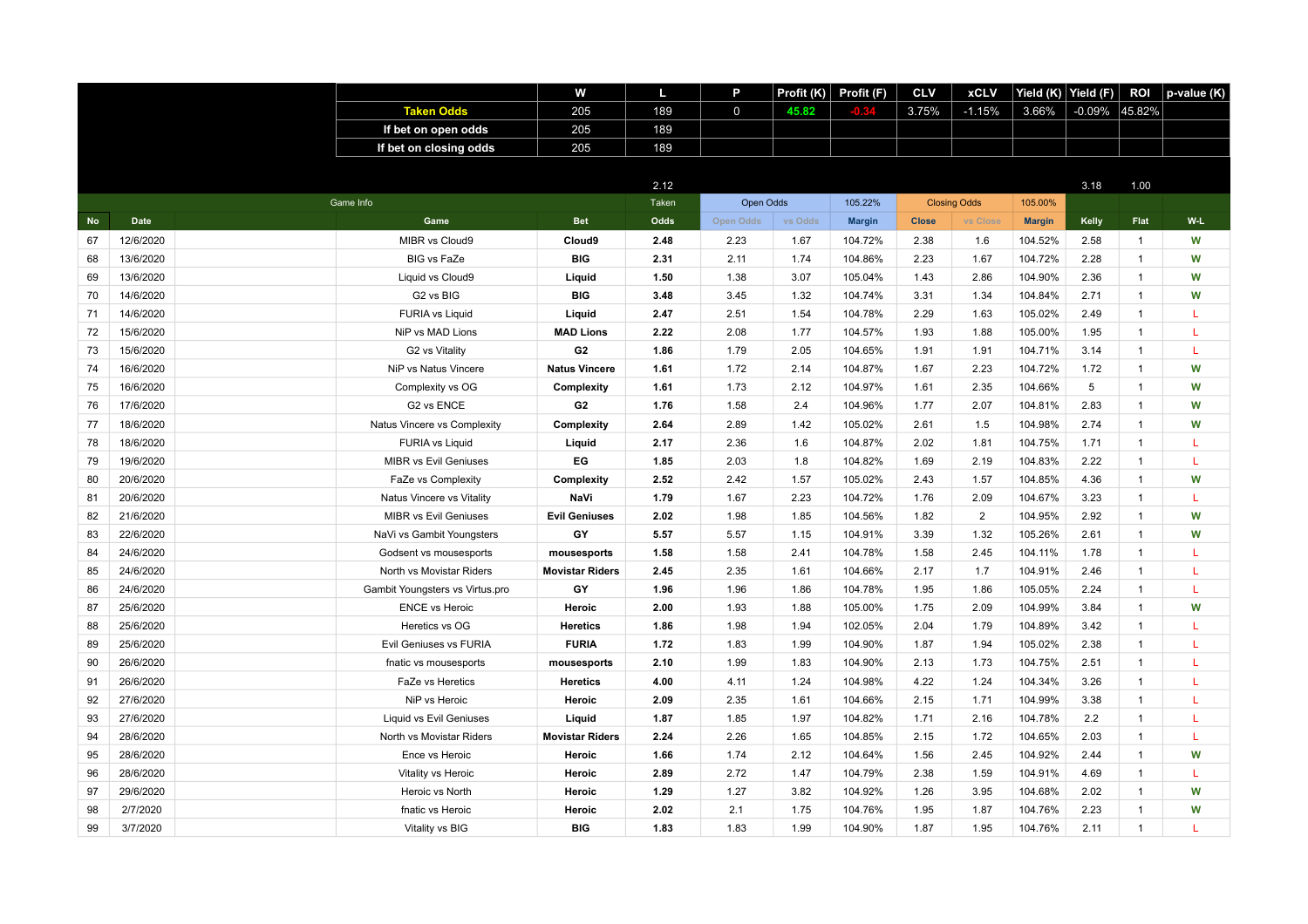|           |             |                             | w                    | L     | P           | Profit $(K)$ | Profit (F)    | <b>CLV</b>   | <b>xCLV</b>         | Yield (K)     | Yield (F) | <b>ROI</b>   | p-value (K) |
|-----------|-------------|-----------------------------|----------------------|-------|-------------|--------------|---------------|--------------|---------------------|---------------|-----------|--------------|-------------|
|           |             | <b>Taken Odds</b>           | 205                  | 189   | $\mathbf 0$ | 45.82        |               | 3.75%        | $-1.15%$            | 3.66%         | $-0.09\%$ | 45.82%       |             |
|           |             | If bet on open odds         | 205                  | 189   |             |              |               |              |                     |               |           |              |             |
|           |             | If bet on closing odds      | 205                  | 189   |             |              |               |              |                     |               |           |              |             |
|           |             |                             |                      |       |             |              |               |              |                     |               |           |              |             |
|           |             |                             |                      | 2.12  |             |              |               |              |                     |               | 3.18      | 1.00         |             |
|           |             | Game Info                   |                      | Taken | Open Odds   |              | 105.22%       |              | <b>Closing Odds</b> | 105.00%       |           |              |             |
| <b>No</b> | <b>Date</b> | Game                        | <b>Bet</b>           | Odds  | Open Odds   | vs Odds      | <b>Margin</b> | <b>Close</b> | vs Close            | <b>Margin</b> | Kelly     | Flat         | $W-L$       |
| 100       | 3/7/2020    | Heroic vs OG                | Heroic               | 1.65  | 1.85        | 1.97         | 104.82%       | 1.62         | 2.32                | 104.83%       | 3.48      | $\mathbf{1}$ | L           |
| 101       | 12/7/2020   | Chaos vs Triumph            | <b>Triumph</b>       | 3.70  | 3.56        | 1.27         | 106.83%       | 3.86         | 1.27                | 104.65%       | 3.15      | $\mathbf{1}$ | L           |
| 102       | 12/7/2020   | OG vs Team Spirit           | Spirit               | 1.75  | 1.85        | 1.88         | 107.25%       | 2.08         | 1.77                | 104.57%       | 3.09      | $\mathbf{1}$ | T.          |
| 103       | 12/7/2020   | Complexity vs OG            | Complexity           | 1.64  | 1.77        | 2.07         | 104.81%       | 1.62         | 2.32                | 104.83%       | 4.05      | $\mathbf{1}$ | W           |
| 104       | 13/7/2020   | ForZe vs OG                 | forZe                | 2.14  | 2.5         | 1.54         | 104.94%       | 2.33         | 1.61                | 105.03%       | 2.98      | $\mathbf{1}$ | L           |
| 105       | 14/7/2020   | <b>FURIA vs Chaos</b>       | <b>FURIA</b>         | 1.31  | 1.3         | 3.56         | 105.01%       | 1.49         | 2.65                | 104.85%       | 2.17      | $\mathbf{1}$ | W           |
| 106       | 18/7/2020   | fnatic vs Astralis          | <b>Astralis</b>      | 2.05  | 1.85        | 1.88         | 107.25%       | 1.92         | 1.9                 | 104.71%       | 6.24      | $\mathbf{1}$ | W           |
| 107       | 18/7/2020   | Vitality vs Heretics        | <b>Heretics</b>      | 4.70  | 5.17        | 1.15         | 106.30%       | 5.35         | 1.17                | 104.16%       | 3.93      | $\mathbf{1}$ | L           |
| 108       | 20/7/2020   | Heretics vs fnatic          | <b>Heretics</b>      | 3.70  | 4.24        | 1.23         | 104.89%       | 3.5          | 1.23                | 109.87%       | 3.89      | $\mathbf{1}$ | L           |
| 109       | 21/7/2020   | Evil Geniuses vs Liquid     | Ligid                | 2.13  | 2.1         | 1.75         | 104.76%       | 1.83         | $\overline{2}$      | 104.64%       | 4.1       | $\mathbf{1}$ | L           |
| 110       | 22/7/2020   | FURIA vs Gen.G              | <b>FURIA</b>         | 1.48  | 1.52        | 2.57         | 104.70%       | 1.47         | 2.7                 | 105.06%       | 2.07      | $\mathbf{1}$ | W           |
| 111       | 23/7/2020   | Heroic vs G2                | Heroic               | 2.23  | 2.39        | 1.59         | 104.73%       | 1.98         | 1.84                | 104.85%       | 1.72      | $\mathbf{1}$ | L           |
| 112       | 25/7/2020   | NaVi vs NiP                 | NaVi                 | 1.65  | 1.76        | 2.22         | 101.86%       | 1.63         | 2.31                | 104.64%       | 1.74      | $\mathbf{1}$ | L           |
| 113       | 25/7/2020   | Heroic vs fnatic            | Heroic               | 1.76  | 1.74        | 2.12         | 104.64%       | 1.78         | 2.05                | 104.96%       | 2.12      | $\mathbf{1}$ | W           |
| 114       | 27/7/2020   | Chaos vs Liquid             | Liquid               | 1.30  |             |              |               |              |                     |               |           |              |             |
| 115       | 27/7/2020   | Evil Geniuses vs FURIA      | <b>FURIA</b>         | 2.45  | 2.63        | 1.5          | 104.69%       | 2.25         | 1.65                | 105.05%       | 3.02      | $\mathbf{1}$ | L           |
| 116       | 27/7/2020   | Astralis vs NiP             | <b>Astralis</b>      | 1.51  | 1.54        | 2.51         | 104.78%       | 1.44         | 2.84                | 104.66%       | 4.07      | $\mathbf{1}$ | L           |
| 117       | 4/9/2020    | Natus Vincere vs Ence       | <b>Natus Vincere</b> | 1.65  | 1.53        | 2.39         | 107.20%       | 1.68         | 2.2                 | 104.98%       | 2.69      | $\mathbf{1}$ | L           |
| 118       | 4/9/2020    | BIG vs OG                   | <b>BIG</b>           | 1.51  | 1.35        | 3.04         | 106.97%       | 1.44         | 2.81                | 105.03%       | 1.99      | $\mathbf{1}$ | W           |
| 119       | 4/9/2020    | 100 Thieves - Evil Geniuses | 100 Thieves          | 3.29  | 2.86        | 1.39         | 106.91%       | 2.95         | 1.41                | 104.82%       | 1.78      | $\mathbf{1}$ | T.          |
| 120       | 5/9/2020    | Complexity vs NiP           | Complexity           | 1.83  | 1.8         | 2.03         | 104.82%       | 1.72         | 2.14                | 104.87%       | 3.87      | $\mathbf{1}$ | W           |
| 121       | 5/9/2020    | Cloud9 vs Evil Geniuses     | Cloud 9              | 4.23  | 6.91        | 1.11         | 104.56%       | 4.44         | 1.22                | 104.49%       | 2.05      | $\mathbf{1}$ | T.          |
| 122       | 5/9/2020    | FaZe Clan - Astralis        | <b>Astralis</b>      | 1.53  | 1.65        | 2.27         | 104.66%       | 1.54         | 2.5                 | 104.94%       | 2.08      | $\mathbf{1}$ | W           |
| 123       | 6/9/2020    | Vitality vs Spirit          | Spirit               | 2.38  | 2.22        | 1.68         | 104.57%       | 2.73         | 1.47                | 104.66%       | 4.06      | $\mathbf{1}$ | W           |
| 124       | 6/9/2020    | OG vs AGO                   | <b>AGO</b>           | 3.07  | 3.15        | 1.37         | 104.74%       | 2.77         | 1.45                | 105.07%       | 3.59      | $\mathbf{1}$ | T.          |
| 125       | 6/9/2020    | <b>ENCE vs Godsent</b>      | Godsent              | 3.07  | 2.74        | 1.5          | 103.16%       | 2.75         | 1.46                | 104.86%       | 3.26      | $\mathbf{1}$ | W           |
| 126       | 11/9/2020   | G2 vs ENCE                  | G <sub>2</sub>       | 1.70  | 1.96        | 1.86         | 104.78%       | 1.63         | 2.3                 | 104.83%       | 1.76      | $\mathbf{1}$ | L           |
| 127       | 11/9/2020   | Complexity vs fnatic        | Complexity           | 1.59  | 1.63        | 2.31         | 104.64%       | 1.62         | 2.33                | 104.65%       | 2.91      | $\mathbf{1}$ | W           |
| 128       | 12/9/2020   | Astralis vs mousesports     | <b>Astralis</b>      | 1.32  | 1.46        | 2.76         | 104.73%       | 1.24         | 4.11                | 104.98%       | 3.58      | $\mathbf{1}$ | W           |
| 129       | 13/9/2020   | OG vs Godsent               | Godsent              | 2.30  | 2.23        | 1.67         | 104.72%       | 2.14         | 1.72                | 104.87%       | 1.84      | $\mathbf{1}$ | L           |
| 130       | 14/9/2020   | Vitality vs FaZe            | FaZe                 | 3.06  | 2.93        | 1.41         | 105.05%       | 2.49         | 1.55                | 104.68%       | 3.9       | $\mathbf{1}$ | L           |
| 131       | 15/9/2020   | NaVi vs OG                  | NaVi                 | 1.54  | 1.51        | 2.6          | 104.69%       | 1.57         | 2.43                | 104.85%       | 1.6       | $\mathbf{1}$ | W           |
| 132       | 16/9/2020   | <b>ENCE vs AGO</b>          | <b>AGO</b>           | 3.04  | 2.73        | 1.42         | 107.05%       | 3.53         | 1.31                | 104.66%       | 3.3       | $\mathbf{1}$ | т           |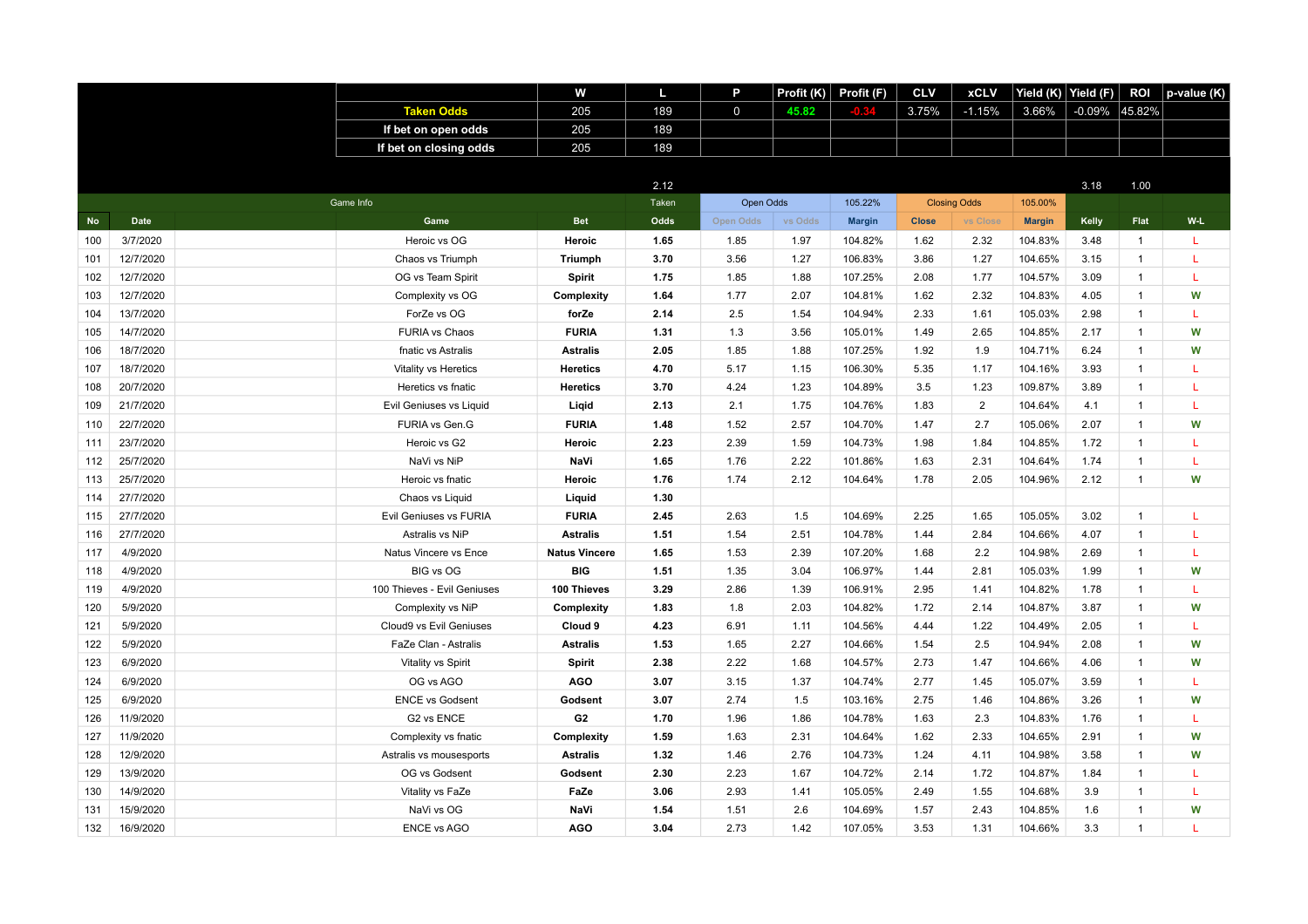|           |             |                               | w                  | L            | P           | Profit (K)     | Profit (F)    | <b>CLV</b>     | <b>xCLV</b>         | Yield (K) Yield (F) |           | <b>ROI</b>     | p-value (K) |
|-----------|-------------|-------------------------------|--------------------|--------------|-------------|----------------|---------------|----------------|---------------------|---------------------|-----------|----------------|-------------|
|           |             | <b>Taken Odds</b>             | 205                | 189          | $\mathbf 0$ | 45.82          |               | 3.75%          | $-1.15%$            | 3.66%               | $-0.09\%$ | 45.82%         |             |
|           |             | If bet on open odds           | 205                | 189          |             |                |               |                |                     |                     |           |                |             |
|           |             | If bet on closing odds        | 205                | 189          |             |                |               |                |                     |                     |           |                |             |
|           |             |                               |                    |              |             |                |               |                |                     |                     |           |                |             |
|           |             |                               |                    | 2.12         |             |                |               |                |                     |                     | 3.18      | 1.00           |             |
|           |             | Game Info                     |                    | <b>Taken</b> | Open Odds   |                | 105.22%       |                | <b>Closing Odds</b> | 105.00%             |           |                |             |
| <b>No</b> | <b>Date</b> | Game                          | <b>Bet</b>         | Odds         | Open Odds   | vs Odds        | <b>Margin</b> | <b>Close</b>   | vs Close            | <b>Margin</b>       | Kelly     | Flat           | $W-L$       |
| 133       | 16/9/2020   | Astralis vs NiP               | <b>Astralis</b>    | 1.49         | 1.48        | 2.54           | 106.94%       | 1.5            | 2.61                | 104.98%             | 2.13      | $\mathbf{1}$   | W           |
| 134       | 18/9/2020   | Complexity vs mousesports     | Complexity         | 1.42         | 1.35        | 3.02           | 107.19%       | 1.39           | 3.04                | 104.84%             | 3.84      | $\mathbf{1}$   | L           |
| 135       | 19/9/2020   | <b>FURIA vs Evil Geniuses</b> | <b>FURIA</b>       | 2.66         | 2.95        | 1.37           | 106.89%       | 2.58           | 1.51                | 104.98%             | 3.96      | $\mathbf{1}$   | W           |
| 136       | 19/9/2020   | G2 vs AGO                     | <b>AGO</b>         | 3.88         | 3.81        | 1.22           | 108.21%       | 4.37           | 1.22                | 104.85%             | 1.55      | $\mathbf{1}$   | W           |
| 137       | 19/9/2020   | Vitality vs Complexity        | Complexity         | 1.74         | 1.75        | $\overline{2}$ | 107.14%       | $\overline{2}$ | 1.77                | 106.50%             | 3.94      | $\mathbf{1}$   | W           |
| 138       | 19/9/2020   | <b>Fnatic vs Astralis</b>     | <b>Astralis</b>    | 1.50         | 1.5         | 2.5            | 106.67%       | 1.36           | 3.22                | 104.59%             | 2.65      | $\mathbf{1}$   | W           |
| 139       | 19/9/2020   | Team Spirit vs mousesports    | Spirit             | 1.78         | 1.63        | 2.2            | 106.80%       | 1.78           | 2.07                | 104.49%             | 4.15      | $\mathbf{1}$   | W           |
| 140       | 19/9/2020   | FaZe vs NiP                   | FaZe               | 2.47         | 2.05        | 1.72           | 106.92%       | 1.43           | 2.86                | 104.90%             | 2.9       | $\mathbf{1}$   | W           |
| 141       | 21/9/2020   | Cloud9 vs Chaos               | Cloud9             | 2.17         | 2.06        | 1.71           | 107.02%       | 1.98           | 1.84                | 104.85%             | 2.03      | $\mathbf{1}$   | L           |
| 142       | 22/9/2020   | <b>FURIA vs Chaos</b>         | <b>FURIA</b>       | 1.35         | 1.37        | 2.95           | 106.89%       | 1.39           | 3.02                | 105.06%             | 1.71      | $\mathbf{1}$   | L           |
| 143       | 24/9/2020   | Evil Geniuses vs FURIA        | <b>FURIA</b>       | 2.40         | 2.4         | 1.58           | 104.96%       | 2.59           | 1.51                | 104.84%             | 3.53      | $\mathbf{1}$   | W           |
| 144       | 24/9/2020   | Liquid vs 100 Thieves         | Liquid             | 1.57         | 1.57        | 2.41           | 105.19%       | 1.53           | 2.53                | 104.89%             | 2.18      | $\mathbf{1}$   | L           |
| 145       | 28/9/2020   | NaVi vs mousesports           | NaVi               | 1.47         | 1.42        | 2.72           | 107.19%       | 1.46           | 2.76                | 104.73%             | 2.03      | $\mathbf{1}$   | W           |
| 146       | 28/9/2020   | <b>BIG vs Team Spirit</b>     | <b>Team Spirit</b> | 2.63         | 1.45        | 2.63           | 106.99%       | 1.56           | 2.45                | 104.92%             | 2.03      | $\mathbf{1}$   | T.          |
| 147       | 6/10/2020   | G2 vs Complexity              | Complexity         | 2.59         | 2.34        | 1.56           | 106.84%       | 2.32           | 1.63                | 104.45%             | 3.46      | $\mathbf{1}$   | W           |
| 148       | 6/10/2020   | Vitality vs fnatic            | fnatic             | 2.61         | 2.65        | 1.44           | 107.18%       | 2.39           | 1.59                | 104.73%             | 1.58      | $\mathbf{1}$   | L           |
| 149       | 6/10/2020   | Heroic vs FaZe                | FaZe               | 3.22         | 3.13        | 1.33           | 107.14%       | 2.94           | 1.41                | 104.94%             | 1.76      | $\mathbf{1}$   | W           |
| 150       | 6/10/2020   | fnatic vs G2                  | G <sub>2</sub>     | 2.02         | 1.98        | 1.85           | 104.56%       | 2.18           | 1.7                 | 104.70%             | 3.08      | $\mathbf{1}$   | L           |
| 151       | 6/10/2020   | Vitality vs Complexity        | Complexity         | 2.23         | 2.65        | 1.49           | 104.85%       | 2.58           | 1.51                | 104.98%             | 4.91      | $\mathbf{1}$   | L           |
| 152       | 4/10/2020   | FaZe vs OG                    | FaZe               | 2.13         | 2.06        | 1.78           | 104.72%       | 1.85           | 1.97                | 104.82%             | 2.92      | $\mathbf{1}$   | L           |
| 153       | 10/10/2020  | Vitality vs FaZe              | FaZe               | 2.44         | 2.59        | 1.51           | 104.84%       | 2.41           | 1.58                | 104.78%             | 3.47      | $\mathbf{1}$   | W           |
| 154       | 10/10/2020  | 100 Thieves vs TeamOne        | <b>TeamOne</b>     | 3.94         | 5.86        | 1.15           | 104.02%       | 4.89           | 1.19                | 104.48%             | 1.74      | $\mathbf{1}$   | L           |
| 155       | 11/10/2020  | FaZe vs OG                    | FaZe               | 2.00         | 2.04        | 1.79           | 104.89%       | 1.79           | 2.04                | 104.89%             | 2.49      | $\mathbf{1}$   | W           |
| 156       | 13/10/2020  | Virtus.pro vs k23             | Virtus.pro         | 1.36         | 1.34        | 3.07           | 107.20%       | 1.26           | 3.9                 | 105.01%             | 3.51      | $\mathbf{1}$   | W           |
| 157       | 14/10/2020  | Virtus.pro vs Espada          | Espada             | 3.31         | 3.46        | 1.32           | 104.66%       | 3.2            | 1.36                | 104.78%             | 1.65      | $\mathbf{1}$   | T.          |
| 158       | 16/10/2020  | <b>EG vs FURIA</b>            | <b>FURIA</b>       | 1.77         | 1.87        | 1.95           | 104.76%       | 1.9            | 1.92                | 104.71%             | 2.46      | $\mathbf{1}$   | W           |
| 159       | 17/10/2020  | forZe vs k23                  | forZe              | 1.46         | 1.54        | 2.51           | 104.78%       | 1.43           | 2.86                | 104.90%             | 5.31      | $\mathbf{1}$   | W           |
| 160       | 18/10/2020  | Espada vs k23                 | Espada             | 1.64         | 1.77        | 2.08           | 104.57%       | 1.68           | 2.2                 | 104.98%             | 4.27      | $\mathbf{1}$   | W           |
| 161       | 21/10/2020  | Virtus.pro vs forZe           | forZe              | 2.48         | 2.28        | 1.64           | 104.84%       | 2.6            | 1.51                | 104.69%             | 2.39      | $\mathbf{1}$   | L           |
| 162       | 25/10/2020  | Virtus.pro vs Nemiga          | Nemiga             | 4.09         | 3.62        | 1.3            | 104.55%       | 4.22           | 1.24                | 104.34%             | 2.27      | $\mathbf{1}$   | L           |
| 163       | 26/10/2020  | NaVi vs NiP                   | NaVi               | 1.79         | 1.74        | 2.74           | 93.97%        | 1.77           | 2.07                | 104.81%             | 3.37      | $\mathbf{1}$   | W           |
| 164       | 28/10/2020  | NaVi vs OG                    | NaVi               | 1.74         | 1.67        | 2.23           | 104.72%       | 1.66           | 2.25                | 104.69%             | 3.33      | $\mathbf{1}$   | L           |
| 165       | 30/10/2020  | Vitality vs Complexity        | <b>Complexity</b>  | 2.24         | 2.34        | 1.56           | 106.84%       | 2.13           | 1.73                | 104.75%             | 5.62      | $\overline{1}$ | т           |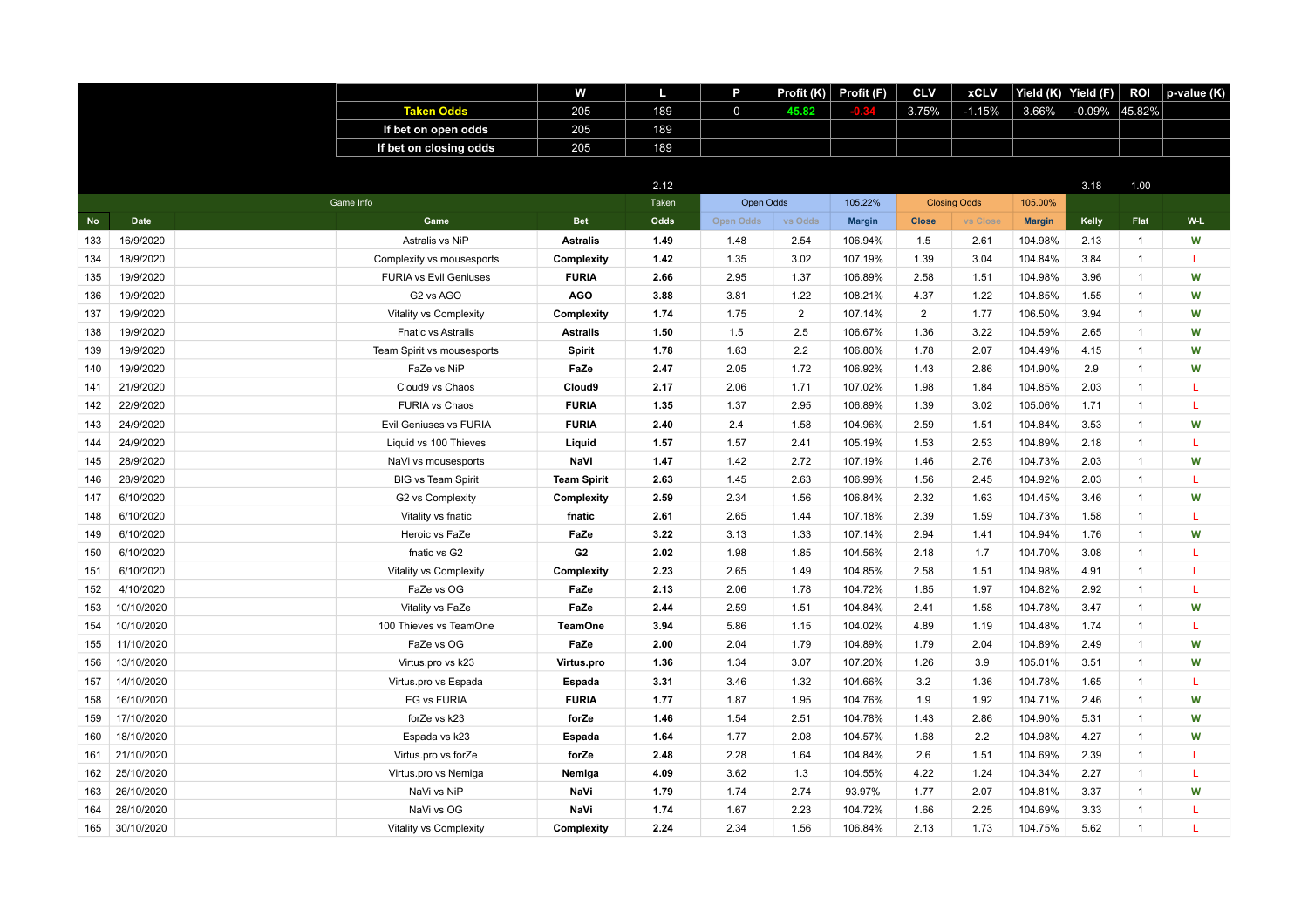|           |             |                           | w                | L     | P              | Profit $(K)$ | Profit (F)    | <b>CLV</b>   | <b>xCLV</b>         | Yield (K)     | Yield (F) | <b>ROI</b>   | p-value (K) |
|-----------|-------------|---------------------------|------------------|-------|----------------|--------------|---------------|--------------|---------------------|---------------|-----------|--------------|-------------|
|           |             | <b>Taken Odds</b>         | 205              | 189   | $\mathbf 0$    | 45.82        |               | 3.75%        | $-1.15%$            | 3.66%         | $-0.09\%$ | 45.82%       |             |
|           |             | If bet on open odds       | 205              | 189   |                |              |               |              |                     |               |           |              |             |
|           |             | If bet on closing odds    | 205              | 189   |                |              |               |              |                     |               |           |              |             |
|           |             |                           |                  |       |                |              |               |              |                     |               |           |              |             |
|           |             |                           |                  | 2.12  |                |              |               |              |                     |               | 3.18      | 1.00         |             |
|           |             | Game Info                 |                  | Taken | Open Odds      |              | 105.22%       |              | <b>Closing Odds</b> | 105.00%       |           |              |             |
| <b>No</b> | <b>Date</b> | Game                      | <b>Bet</b>       | Odds  | Open Odds      | vs Odds      | <b>Margin</b> | <b>Close</b> | vs Close            | <b>Margin</b> | Kelly     | Flat         | $W-L$       |
| 166       | 30/10/2020  | FaZe vs BIG               | FaZe             | 2.81  | 2.19           | 1.63         | 107.01%       | 3.6          | 1.3                 | 104.70%       | 2.46      | $\mathbf{1}$ | L           |
| 167       | 31/10/2020  | <b>BIG vs Vitalty</b>     | <b>BIG</b>       | 2.15  | 2.15           | 1.71         | 104.99%       | 2.37         | 1.56                | 106.30%       | 2.45      | $\mathbf{1}$ | L           |
| 168       | 6/11/2020   | Vitality vsTeam Spirit    | Spirit           | 2.98  | 3.15           | 1.33         | 106.93%       | 2.641        | 1.49                | 104.98%       | 4.92      | $\mathbf{1}$ | T           |
| 169       | 6/11/2020   | FaZe vs OG                | FaZe             | 3.23  | 3.25           | 1.31         | 107.11%       | 2.68         | 1.48                | 104.88%       | 2.34      | 1            | W           |
| 170       | 7/11/2020   | Complexity vs fnatic      | Complexity       | 1.56  | 1.57           | 2.26         | 107.94%       | 1.69         | 2.19                | 104.83%       | 5.08      | $\mathbf{1}$ | W           |
| 171       | 8/11/2020   | Vitality vs FaZe          | FaZe             | 3.60  | 3.18           | 1.36         | 104.98%       | 3.67         | 1.29                | 104.77%       | 2.35      | $\mathbf{1}$ | W           |
| 172       | 10/11/2020  | Team Spirit vs OG         | Spirit           | 2.01  | 2.06           | 1.78         | 104.72%       | 1.96         | 1.86                | 104.78%       | 3.69      | $\mathbf{1}$ | W           |
| 173       | 10/11/2020  | MAD Lions vs fnatic       | <b>MAD Lions</b> | 2.11  | 2.15           | 1.71         | 104.99%       | 2.03         | 1.8                 | 104.82%       | 2.56      | $\mathbf{1}$ | W           |
| 174       | 12/11/2020  | Heroic vs North           | Heroic           | 1.36  | 1.28           | 3.25         | 108.89%       | 1.39         | 3.05                | 104.73%       | 1.58      | $\mathbf{1}$ | W           |
| 175       | 12/11/2020  | Vitality vs MAD Lions     | <b>MAD Lions</b> | 2.98  | 3.15           | 1.37         | 104.74%       | 2.63         | 1.5                 | 104.69%       | 2.59      | $\mathbf{1}$ | L           |
| 176       | 13/11/2020  | Triumph vs TeamOne        | <b>TeamOne</b>   | 1.83  | 1.5            | 2.36         | 109.04%       | 1.83         | 1.99                | 104.90%       | 2.79      | $\mathbf{1}$ | L           |
| 177       | 13/11/2020  | <b>BIG vs ForZe</b>       | forZe            | 3.12  | 3.12           | 1.38         | 104.52%       | 3.26         | 1.35                | 104.75%       | 2.86      | $\mathbf{1}$ | L           |
| 178       | 14/11/2020  | fnatic vs MAD Lions       | <b>MAD Lions</b> | 1.95  | 1.82           | 2.01         | 104.70%       | 1.85         | 1.96                | 105.07%       | 1.96      | $\mathbf{1}$ | W           |
| 179       | 14/11/2020  | Heroic vs NiP             | Heroic           | 1.56  | 1.75           | 2.1          | 104.76%       | 1.64         | 2.29                | 104.64%       | 1.88      | $\mathbf{1}$ | W           |
| 180       | 14/11/2020  | Astralis vs Mousesports   | <b>Astralis</b>  | 1.38  | 1.43           | 2.85         | 105.02%       | 1.4          | 3.01                | 104.65%       | 2.79      | $\mathbf{1}$ | W           |
| 181       | 14/11/2020  | Triumph vs TeamOne        | <b>TeamOne</b>   | 2.11  | 2.05           | 1.79         | 104.65%       | 2.13         | 1.72                | 105.09%       | 3.79      | $\mathbf{1}$ | L           |
| 182       | 20/11/2020  | forZe vs MIBR             | forZe            | 1.71  | 1.7            | 2.17         | 104.91%       | 1.72         | 2.14                | 104.87%       | 4.59      | $\mathbf{1}$ | L           |
| 183       | 20/11/2020  | Complexity vs BIG         | Complexity       | 1.75  | 1.75           | 2.1          | 104.76%       | 1.83         | $\overline{2}$      | 104.64%       | 3.15      | $\mathbf{1}$ | W           |
| 184       | 20/11/2020  | Heroic vs Vitality        | Heroic           | 1.90  | 2.02           | 1.81         | 104.75%       | 1.81         | 2.02                | 104.75%       | 2.44      | $\mathbf{1}$ | L           |
| 185       | 21/11/2020  | Evil Geniuses vs Chaos    | Chaos            | 4.04  | 3.52           | 1.27         | 107.15%       | 3.88         | 1.27                | 104.51%       | 2.83      | $\mathbf{1}$ | W           |
| 186       | 21/11/2020  | <b>BIG vs MIBR</b>        | <b>BIG</b>       | 1.36  | 1.24           | 4.19         | 104.51%       | 1.31         | 3.51                | 104.83%       | 3.78      | $\mathbf{1}$ | W           |
| 187       | 21/11/2020  | Complexity vs Vitality    | Complexity       | 2.11  | 2.23           | 1.67         | 104.72%       | 2.11         | 1.75                | 104.54%       | 4.91      | $\mathbf{1}$ | T           |
| 188       | 22/11/2020  | Gen.G vs Envy             | Envy             | 2.27  | 2.35           | 1.55         | 107.07%       | 2.2          | 1.74                | 102.93%       | 2.63      | $\mathbf{1}$ | W           |
| 189       | 22/11/2020  | Natus Vincere vs Vitality | Navy             | 2.06  | 2.07           | 1.78         | 104.49%       | 2.02         | 1.81                | 104.75%       | 2.65      | $\mathbf{1}$ | L           |
| 190       | 22/11/2020  | Triumph vs Chaos          | Chaos            | 1.50  | 1.47           | 2.71         | 104.93%       | 1.28         | 3.73                | 104.93%       | 3.72      | $\mathbf{1}$ | W           |
| 191       | 25/11/2020  | mousesports vs Godsent    | Godsent          | 3.11  | 3.09           | 1.38         | 104.83%       | 2.06         | 1.78                | 104.72%       | 4.46      | $\mathbf{1}$ | L           |
| 192       | 25/11/2020  | FaZe vs MIBR              | <b>MIBR</b>      | 1.71  | 1.79           | 2.04         | 104.89%       | 1.7          | 2.17                | 104.91%       | 3.57      | $\mathbf{1}$ | L           |
| 193       | 28/11/2020  | FURIA vs Virtus.pro       | <b>FURIA</b>     | 2.30  | $\overline{2}$ | 1.83         | 104.64%       | 2.4          | 1.58                | 104.96%       | 1.82      | $\mathbf{1}$ | W           |
| 194       | 28/11/2020  | mousesports vs Heroic     | Heroic           | 1.61  | 2.63           | 1.44         | 107.47%       | 1.53         | 2.38                | 107.38%       | 3.06      | $\mathbf{1}$ | L           |
| 195       | 28/11/2020  | <b>MIBR vs Liquid</b>     | Liquid           | 1.67  | 1.56           | 2.44         | 105.09%       | 1.61         | 2.35                | 104.66%       | 6.33      | $\mathbf{1}$ | W           |
| 196       | 1/12/2020   | OG vs MIBR                | OG               | 1.53  | 1.44           | 2.67         | 106.90%       | 1.47         | 2.71                | 104.93%       | 3.46      | $\mathbf{1}$ | L           |
| 197       | 2/12/2020   | <b>MAD Lions vs Envy</b>  | <b>MAD Lions</b> | 1.45  | 1.44           | 2.81         | 105.03%       | 1.36         | 3.21                | 104.68%       | 3.15      | $\mathbf{1}$ | W           |
| 198       | 2/12/2020   | G2 vs Nemiga              | Nemiga           | 5.20  | 4.43           | 1.22         | 104.54%       | 5.32         | 1.17                | 104.27%       | 1.64      | $\mathbf{1}$ | т           |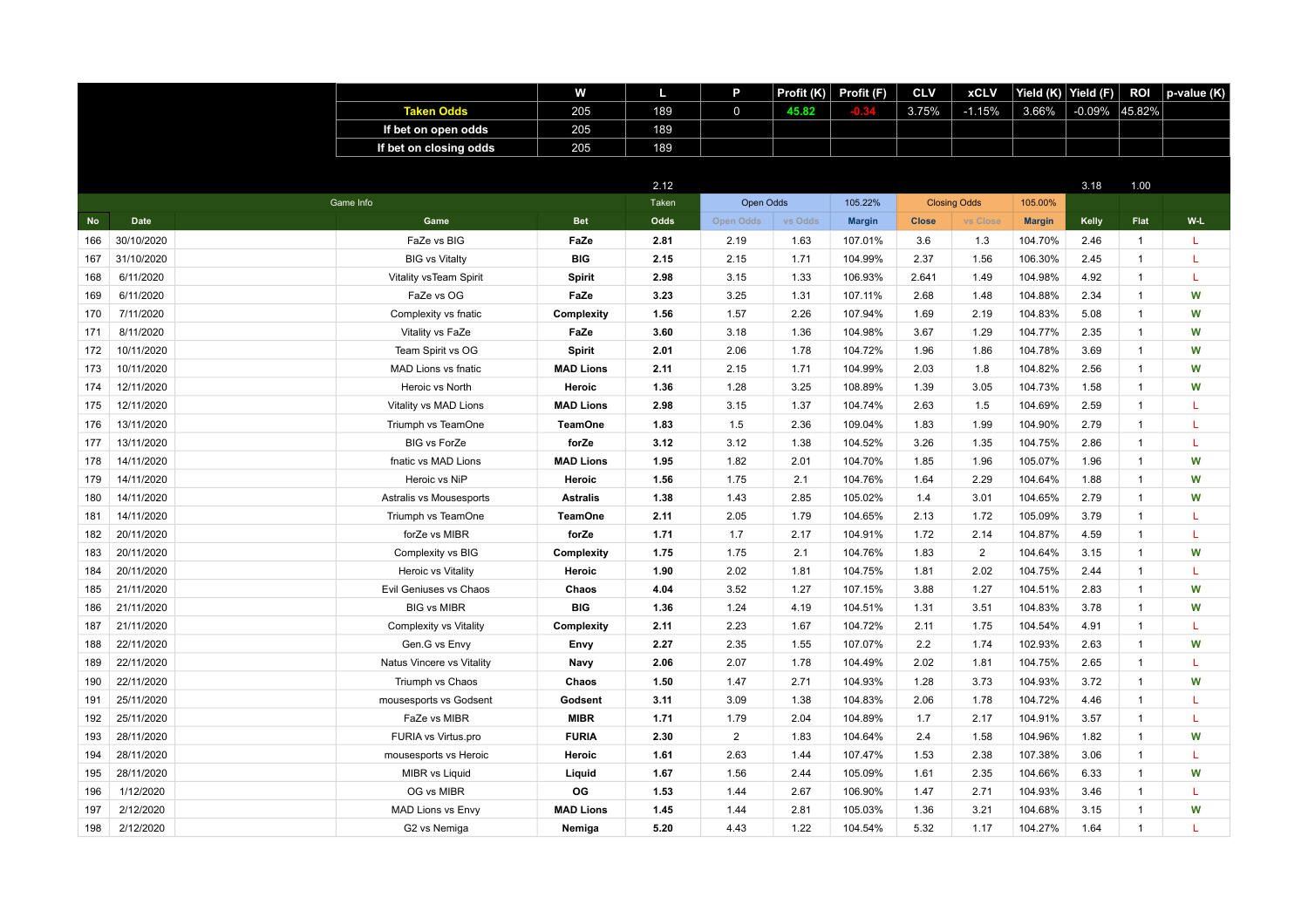|           |             |                                  | w                      | L     | P           | Profit (K) | Profit (F)    | <b>CLV</b>   | <b>xCLV</b>         | Yield (K)     | Yield (F) | <b>ROI</b>   | p-value (K) |
|-----------|-------------|----------------------------------|------------------------|-------|-------------|------------|---------------|--------------|---------------------|---------------|-----------|--------------|-------------|
|           |             | <b>Taken Odds</b>                | 205                    | 189   | $\mathbf 0$ | 45.82      |               | 3.75%        | $-1.15%$            | 3.66%         | $-0.09\%$ | 45.82%       |             |
|           |             | If bet on open odds              | 205                    | 189   |             |            |               |              |                     |               |           |              |             |
|           |             | If bet on closing odds           | 205                    | 189   |             |            |               |              |                     |               |           |              |             |
|           |             |                                  |                        |       |             |            |               |              |                     |               |           |              |             |
|           |             |                                  |                        | 2.12  |             |            |               |              |                     |               | 3.18      | 1.00         |             |
|           |             | Game Info                        |                        | Taken | Open Odds   |            | 105.22%       |              | <b>Closing Odds</b> | 105.00%       |           |              |             |
| <b>No</b> | <b>Date</b> | Game                             | <b>Bet</b>             | Odds  | Open Odds   | vs Odds    | <b>Margin</b> | <b>Close</b> | vs Close            | <b>Margin</b> | Kelly     | Flat         | W-L         |
| 199       | 2/12/2020   | Heroic vs Team Spirit            | Spirit                 | 2.40  | 2.99        | 1.44       | 102.89%       | 2.35         | 1.61                | 104.66%       | 1.82      | $\mathbf{1}$ | L           |
| 200       | 2/12/2020   | Godsent vs mousesports           | Godsent                | 2.69  | 2.85        | 1.43       | 105.02%       | 2.4          | 1.58                | 104.96%       | 3.02      | $\mathbf{1}$ | W           |
| 201       | 2/12/2020   | Chaos vs Rebirth                 | Chaos                  | 1.28  | 1.28        | 3.79       | 104.51%       | 1.14         | 6.02                | 104.33%       | 6.13      | $\mathbf{1}$ | W           |
| 202       | 3/12/2020   | fnatic vs MIBR                   | fnatic                 | 1.73  | 1.59        | 2.39       | 104.73%       | 1.57         | 2.43                | 104.85%       | 3.1       | $\mathbf{1}$ | W           |
| 203       | 3/12/2020   | Complexity vs FaZe               | Complexity             | 1.45  | 1.4         | 3.01       | 104.65%       | 1.45         | 2.79                | 104.81%       | 3.73      | $\mathbf{1}$ | W           |
| 204       | 3/12/2020   | Team Spirit vs Cloud9            | Spirit                 | 1.67  | 1.76        | 2.09       | 104.67%       | 1.68         | 2.21                | 104.77%       | 3.22      | $\mathbf{1}$ | L           |
| 205       | 5/12/2020   | Virtus.pro vs fnatic             | Virtus.pro             | 1.70  | 1.56        | 2.45       | 104.92%       | 1.77         | 2.07                | 104.81%       | 3.02      | $\mathbf{1}$ | W           |
| 206       | 5/12/2020   | MIBR vs OG                       | OG                     | 1.68  | 1.51        | 2.58       | 104.98%       | 1.6          | 2.37                | 104.69%       | 4.72      | $\mathbf{1}$ | W           |
| 207       | 5/12/2020   | Godsent vs mousesports           | Godsent                | 2.98  | 2.74        | 1.46       | 104.99%       | 2.56         | 1.52                | 104.85%       | 3.4       | $\mathbf{1}$ | L           |
| 208       | 5/12/2020   | TeamOne vs Rebirth               | <b>Teamone</b>         | 1.34  | 1.42        | 2.91       | 104.79%       | 1.33         | 3.37                | 104.86%       | 4.6       | $\mathbf{1}$ | W           |
| 209       | 11/12/2020  | Vitality vs Natus Vincere        | NaVi                   | 2.28  | 2.28        | 1.64       | 104.84%       | 2.14         | 1.72                | 104.87%       | 3.04      | $\mathbf{1}$ | L           |
| 210       | 12/12/2020  | Vitality vs BIG                  | <b>BIG</b>             | 3.35  | 2.93        | 1.42       | 104.55%       | 3.11         | 1.38                | 104.62%       | 3.14      | $\mathbf{1}$ | L           |
| 211       | 12/12/2020  | forZe vs sAw                     | ForZe                  | 1.76  | 1.79        | 2.04       | 104.89%       | 1.71         | 2.16                | 104.78%       | 3.99      | $\mathbf{1}$ | L           |
| 212       | 21/1/2021   | Vitality at Liquid               | Liquid                 | 2.91  | 2.89        | 1.43       | 104.53%       | 3.09         | 1.38                | 104.83%       | 3.21      | $\mathbf{1}$ | T           |
| 213       | 21/1/2021   | Complexity vs Natus Vincere      | Complexity             | 4.24  | 3.34        | 1.34       | 104.57%       | 3.49         | 1.31                | 104.99%       | 2.36      | 1            | L           |
| 214       | 23/1/2021   | Liquid vs NaVi                   | NaVi                   | 1.63  | 1.69        | 2.19       | 104.83%       | 1.69         | 2.18                | 105.04%       | 2.17      | $\mathbf{1}$ | W           |
| 215       | 24/1/2021   | Vitality vs NaVi                 | NaVi                   | 2.31  | 2.3         | 1.63       | 104.83%       | 2.22         | 1.67                | 104.93%       | 2.56      | $\mathbf{1}$ | W           |
| 216       | 26/1/2021   | Virtus.pro vs FURIA              | <b>FURIA</b>           | 2.74  | 2.83        | 1.44       | 104.78%       | 2.79         | 1.45                | 104.81%       | 2.01      | $\mathbf{1}$ | L           |
| 217       | 26/1/2021   | Heroic vs mousesports            | Heroic                 | 1.98  | 1.92        | 1.9        | 104.71%       | 2.11         | 1.75                | 104.54%       | 3.27      | $\mathbf{1}$ | L           |
| 218       | 26/1/2021   | NiP vs Cloud9                    | Cloud9                 | 1.94  | 1.94        | 1.88       | 104.74%       | 1.88         | 1.93                | 105.00%       | 1.88      | $\mathbf{1}$ | W           |
| 219       | 27/1/2021   | Triumph vs PaiN                  | PaiN                   | 1.42  | 1.74        | 2.02       | 106.98%       | 1.45         | 2.63                | 106.99%       | 6.26      | $\mathbf{1}$ | W           |
| 220       | 27/1/2021   | Gambit vs Sprout                 | Gambit                 | 1.26  | 1.16        | 4.84       | 106.87%       | 1.27         | 3.84                | 104.78%       | 5.67      | $\mathbf{1}$ | W           |
| 221       | 28/1/2021   | <b>BIG at Evil Geniuses</b>      | <b>BIG</b>             | 1.83  | 1.71        | 2.15       | 104.99%       | 1.78         | 2.07                | 104.49%       | 6.24      | $\mathbf{1}$ | W           |
| 222       | 28/1/2021   | Gambit at Team Spirit            | Gambit                 | 1.52  | 1.49        | 2.65       | 104.85%       | 1.58         | 2.4                 | 104.96%       | 2.99      | $\mathbf{1}$ | W           |
| 223       | 28/1/2021   | Sprout at forZe                  | forZe                  | 2.24  | 2.21        | 1.68       | 104.77%       | 2.11         | 1.75                | 104.54%       | 2.46      | $\mathbf{1}$ | T           |
| 224       | 29/1/2021   | Evil Geniuses at FunPlus Phoenix | <b>FunPlus Phoenix</b> | 2.61  | 2.58        | 1.52       | 104.55%       | 2.14         | 1.72                | 104.87%       | 1.66      | $\mathbf{1}$ | W           |
| 225       | 29/1/2021   | Team Spirit at Sprout            | Spirit                 | 1.48  | 1.45        | 2.78       | 104.94%       | 1.42         | 2.92                | 104.67%       | 3.38      | $\mathbf{1}$ | W           |
| 226       | 29/1/2021   | paiN vs Rebirth                  | paiN                   | 1.37  | 1.34        | 3.11       | 106.78%       | 1.37         | 2.95                | 106.89%       | 9.17      | $\mathbf{1}$ | W           |
| 227       | 29/1/2021   | mousesports vs FURIA             | <b>FURIA</b>           | 2.81  | 2.78        | 1.45       | 104.94%       | 3.1          | 1.38                | 104.72%       | 3.54      | $\mathbf{1}$ | L           |
| 228       | 30/1/2021   | Gambit vs FunPlus Phoenix        | Gambit                 | 1.56  | 1.47        | 2.73       | 104.66%       | 1.57         | 2.43                | 104.85%       | 3.07      | $\mathbf{1}$ | L           |
| 229       | 30/1/2021   | fnatic vs Cloud9                 | Cloud9                 | 2.73  | 2.39        | 1.59       | 104.73%       | 2.21         | 1.68                | 104.77%       | 2.4       | $\mathbf{1}$ | L           |
| 230       | 30/1/2021   | OG vs Heroic                     | OG                     | 2.47  | 2.22        | 1.68       | 104.57%       | 2.32         | 1.62                | 104.83%       | 1.98      | 1            | L           |
| 231       | 2/2/2021    | Godsent vs Sinners               | <b>Sinners</b>         | 2.03  | 2.03        | 1.81       | 104.51%       | 2.03         | 1.81                | 104.51%       | 5.54      | $\mathbf{1}$ | т           |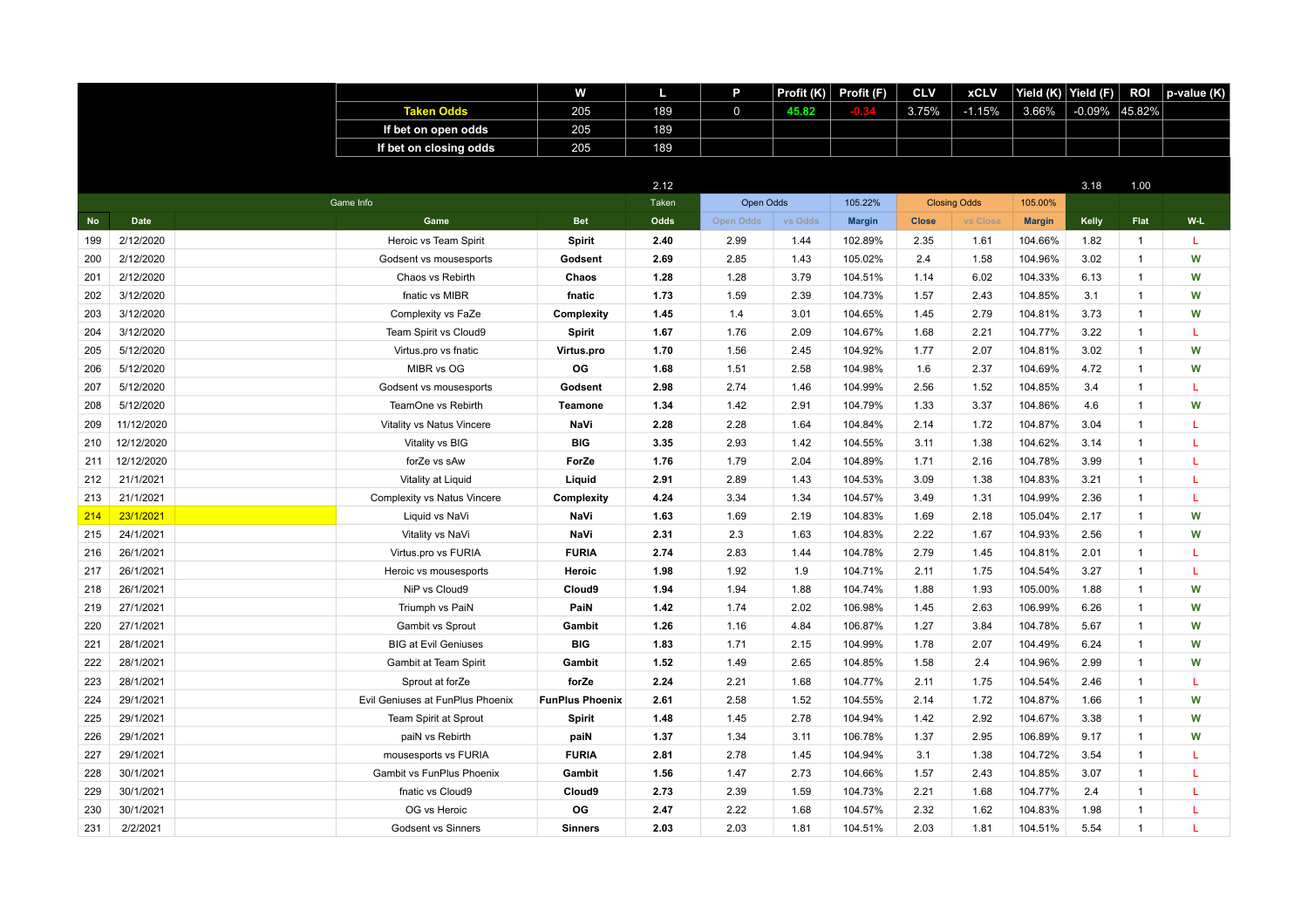|           |             |                             | w                      | L     | P            | Profit $(K)$ | Profit (F)    | <b>CLV</b>   | <b>xCLV</b>         | Yield (K)     | Yield (F) | <b>ROI</b>   | p-value (K) |
|-----------|-------------|-----------------------------|------------------------|-------|--------------|--------------|---------------|--------------|---------------------|---------------|-----------|--------------|-------------|
|           |             | <b>Taken Odds</b>           | 205                    | 189   | $\mathsf{O}$ | 45.82        |               | 3.75%        | $-1.15%$            | 3.66%         | $-0.09\%$ | 45.82%       |             |
|           |             | If bet on open odds         | 205                    | 189   |              |              |               |              |                     |               |           |              |             |
|           |             | If bet on closing odds      | 205                    | 189   |              |              |               |              |                     |               |           |              |             |
|           |             |                             |                        |       |              |              |               |              |                     |               |           |              |             |
|           |             |                             |                        | 2.12  |              |              |               |              |                     |               | 3.18      | 1.00         |             |
|           |             | Game Info                   |                        | Taken | Open Odds    |              | 105.22%       |              | <b>Closing Odds</b> | 105.00%       |           |              |             |
| <b>No</b> | <b>Date</b> | Game                        | <b>Bet</b>             | Odds  | Open Odds    | vs Odds      | <b>Margin</b> | <b>Close</b> | vs Close            | <b>Margin</b> | Kelly     | Flat         | W-L         |
| 232       | 3/2/2021    | Anonymo vs Sprout           | Sprout                 | 1.68  | 1.68         | 2.22         | 104.57%       | 1.68         | 2.22                | 104.57%       | 4.01      | $\mathbf{1}$ | W           |
| 233       | 3/2/2021    | ALTERNATE aTTaX vs AGO      | <b>AGO</b>             | 1.62  | 1.62         | 2.35         | 104.28%       | 1.62         | 2.35                | 104.28%       | 2.2       | $\mathbf{1}$ | W           |
| 234       | 3/2/2021    | Godsent vs PACT             | Godsent                | 1.57  | 1.57         | 2.45         | 104.51%       | 1.57         | 2.45                | 104.51%       | 2.41      | $\mathbf{1}$ | W           |
| 235       | 2/2/2021    | Sprout vs Nemiga            | Nemiga                 | 2.35  | 2.35         | 1.55         | 107.07%       | 2.35         | 1.55                | 107.07%       | 2.56      | $\mathbf{1}$ | L           |
| 236       | 31/1/2021   | mousesports vs Virtus.pro   | Virtus pro             | 2.13  | 1.98         | 1.84         | 104.85%       | 2.18         | 1.69                | 105.04%       | 2.71      | $\mathbf{1}$ | W           |
| 237       | 4/2/2021    | Sprout vs Lyngby Vikings    | Sprout                 | 1.57  | 1.57         | 2.45         | 104.51%       | 1.57         | 2.45                | 104.51%       | 3.76      | $\mathbf{1}$ | W           |
| 238       | 9/2/2021    | Complexity vs G2            | Complexity             | 2.09  | 2.1          | 1.75         | 104.76%       | 2.2          | 1.68                | 104.98%       | 1.65      | $\mathbf{1}$ | W           |
| 239       | 9/2/2021    | Vitality vs Evil Geniuses   | Vitality               | 1.28  | 1.27         | 3.84         | 104.78%       | 1.56         | 2.46                | 104.75%       | 4.07      | $\mathbf{1}$ | L           |
| 240       | 9/2/2021    | Godsent vs Gambit           | Gambit                 | 1.27  | 1.27         | 3.84         | 104.78%       | 1.27         | 3.84                | 104.78%       | 4.53      | $\mathbf{1}$ | W           |
| 241       | 9/2/2021    | FunPlus Phoenix vs forZe    | forZe                  | 2.75  | 2.75         | 1.47         | 104.39%       | 2.75         | 1.47                | 104.39%       | 2.72      | $\mathbf{1}$ | L           |
| 242       | 9/2/2021    | Skade vs Sangal             | Sangal                 | 1.61  | 1.61         | 2.35         | 104.66%       | 1.61         | 2.35                | 104.66%       | 2.49      | $\mathbf{1}$ | W           |
| 243       | 9/2/2021    | LDLC vs Nemiga              | Nemiga                 | 1.60  | 1.6          | 2.37         | 104.69%       | 1.6          | 2.37                | 104.69%       | 4.71      | $\mathbf{1}$ | W           |
| 244       | 9/2/2021    | Winstrike vs Wisla Krakow   | Winstrike              | 1.50  | 1.5          | 2.65         | 104.40%       | 1.5          | 2.65                | 104.40%       | 5.84      | $\mathbf{1}$ | W           |
| 245       | 9/2/2021    | Anonymo vs ALTERNATE aTTaX  | Anonymo                | 1.28  | 1.28         | 3.85         | 104.10%       | 1.28         | 3.85                | 104.10%       | 4.65      | $\mathbf{1}$ | W           |
| 246       | 9/2/2021    | Wisla Krakow at GamerLegion | <b>Wisla Krakow</b>    | 1.59  | 1.59         | 2.4          | 104.56%       | 1.59         | 2.4                 | 104.56%       | 1.98      | 1            | W           |
| 247       | 9/2/2021    | k23 vs Movistar Riders      | <b>Movistar Riders</b> | 1.70  | 1.7          | 2.2          | 104.28%       | 1.7          | 2.2                 | 104.28%       | 8.84      | $\mathbf{1}$ | W           |
| 248       | 12/2/2021   | FaZe at Liquid              | FaZe                   | 3.04  | 3.08         | 1.34         | 107.09%       | 3.14         | 1.37                | 104.84%       | 3.21      | $\mathbf{1}$ | W           |
| 249       | 12/2/2021   | forZe at Lyngby Vikings     | forZe                  | 1.79  | 1.79         | 2.05         | 104.65%       | 1.79         | 2.05                | 104.65%       | 3.82      | $\mathbf{1}$ | L           |
| 250       | 12/2/2021   | Sprout at ex-ETHEREAL       | Sprout                 | 1.27  | 1.27         | 3.85         | 104.71%       | 1.27         | 3.85                | 104.71%       | 5.15      | $\mathbf{1}$ | W           |
| 251       | 13/2/2021   | ex-ETHEREAL vs forZe        | forZe                  | 1.36  | 1.36         | 3.25         | 104.30%       | 1.36         | 3.25                | 104.30%       | 5.93      | $\mathbf{1}$ | W           |
| 252       | 13/2/2021   | MIBR vs Liquid              | Liquid                 | 1.49  | 1.49         | 2.67         | 104.57%       | 1.49         | 2.67                | 104.57%       | 3.01      | $\mathbf{1}$ | W           |
| 253       | 16/2/2021   | Team Spirit vs Cloud9       | Cloud9                 | 2.32  | 2.36         | 1.5          | 109.04%       | 2.48         | 1.55                | 104.84%       | 1.56      | $\mathbf{1}$ | T           |
| 254       | 16/2/2021   | OG vs fnatic                | <b>OG</b>              | 2.08  | 2.21         | 1.56         | 109.35%       | 2.08         | 1.76                | 104.90%       | 2.07      | $\mathbf{1}$ | W           |
| 255       | 16/2/2021   | Liquid vs MIBR              | Liquid                 | 1.41  | 1.36         | 2.81         | 109.12%       | 1.45         | 2.81                | 104.55%       | 1.6       | $\mathbf{1}$ | W           |
| 256       | 16/2/2021   | <b>HONORIS vs AGO</b>       | <b>AGO</b>             | 1.36  | 1.36         | 3.2          | 104.78%       | 1.36         | 3.2                 | 104.78%       | 3.16      | $\mathbf{1}$ | W           |
| 257       | 17/2/2021   | Sinners at Nordavind        | <b>Sinners</b>         | 1.58  | 1.58         | 2.4          | 104.96%       | 1.58         | 2.4                 | 104.96%       | 4.96      | $\mathbf{1}$ | W           |
| 258       | 18/2/2021   | G2 vs Team Spirit           | G <sub>2</sub>         | 2.09  | 1.88         | 1.94         | 104.74%       | 2.19         | 1.69                | 104.83%       | 2.37      | $\mathbf{1}$ | L           |
| 259       | 18/2/2021   | Heroic vs BIG               | Heroic                 | 2.13  | 2.36         | 1.6          | 104.87%       | 2.08         | 1.76                | 104.90%       | 3.01      | $\mathbf{1}$ | W           |
| 260       | 18/2/2021   | Vitality vs OG              | Vitality               | 1.55  | 1.38         | 3.08         | 104.93%       | 1.39         | 3.04                | 104.84%       | 3.99      | $\mathbf{1}$ | W           |
| 261       | 19/2/2021   | <b>FURIA vs NiP</b>         | <b>FURIA</b>           | 2.39  | 2.25         | 1.66         | 104.69%       | 2.28         | 1.64                | 104.84%       | 3.16      | $\mathbf{1}$ | W           |
| 262       | 19/2/2021   | Virtus.pro vs Natus Vincere | NaVi                   | 1.62  | 1.46         | 2.75         | 104.86%       | 1.73         | 2.13                | 104.75%       | 3.98      | $\mathbf{1}$ | W           |
| 263       | 19/2/2021   | Astralis at Evil Geniuses   | <b>Astralis</b>        | 1.33  | 1.4          | 3.02         | 104.54%       | 1.27         | 3.89                | 104.45%       | 6.1       | $\mathbf{1}$ | W           |
| 264       | 19/2/2021   | Team Spirit vs Heroic       | Heroic                 | 2.13  | 1.91         | 1.91         | 104.71%       | 2.15         | 1.71                | 104.99%       | 2.58      | $\mathbf{1}$ | т           |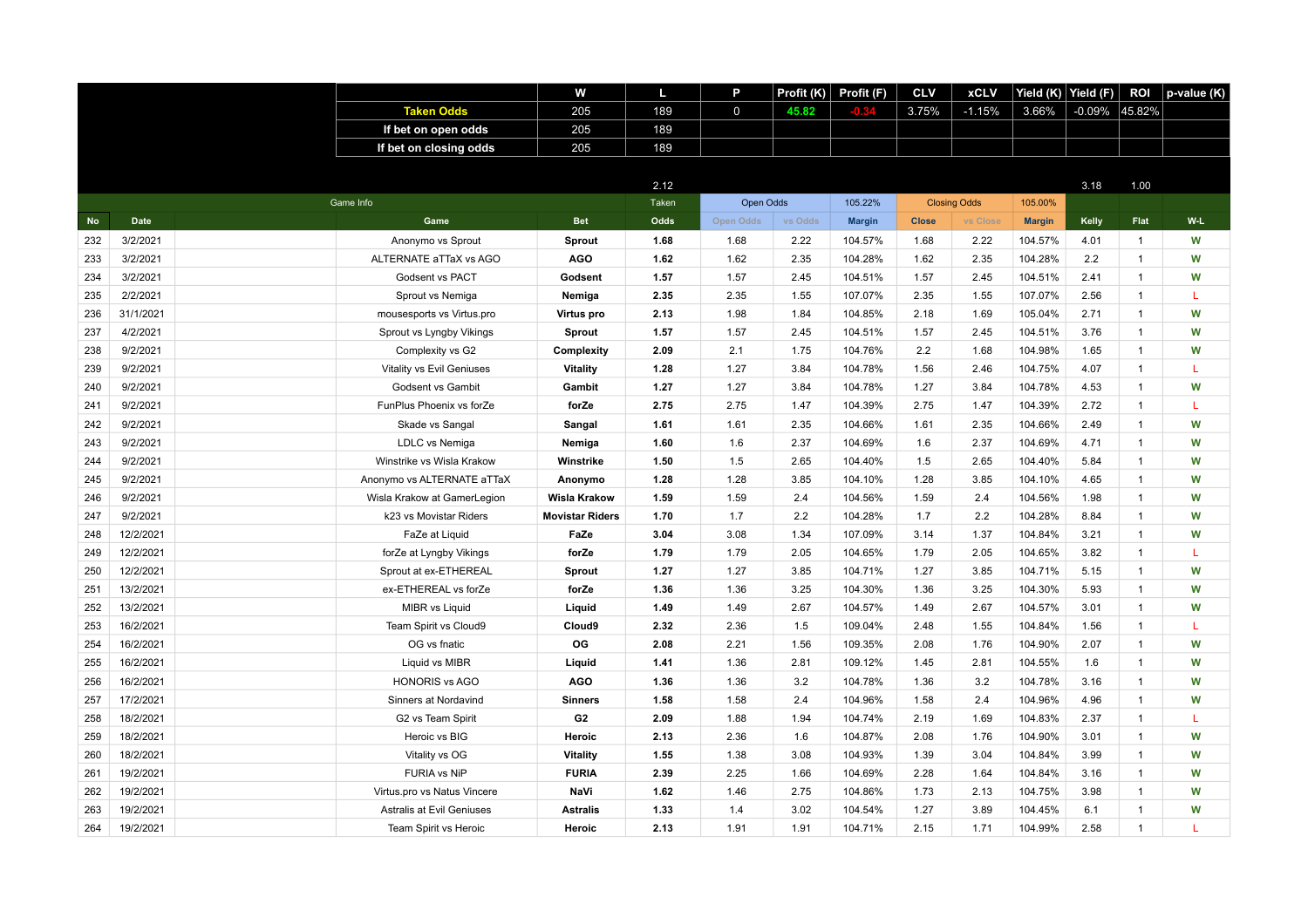|           |             |                 |                              | W                      |       | P              | Profit (K) | Profit (F)    | <b>CLV</b>     | <b>xCLV</b>         | Yield (K)     | Yield (F) | <b>ROI</b>   | p-value (K) |
|-----------|-------------|-----------------|------------------------------|------------------------|-------|----------------|------------|---------------|----------------|---------------------|---------------|-----------|--------------|-------------|
|           |             |                 | <b>Taken Odds</b>            | 205                    | 189   | $\mathbf 0$    | 45.82      | -0.34         | 3.75%          | $-1.15%$            | 3.66%         | $-0.09\%$ | 45.82%       |             |
|           |             |                 | If bet on open odds          | 205                    | 189   |                |            |               |                |                     |               |           |              |             |
|           |             |                 | If bet on closing odds       | 205                    | 189   |                |            |               |                |                     |               |           |              |             |
|           |             |                 |                              |                        |       |                |            |               |                |                     |               |           |              |             |
|           |             |                 |                              |                        | 2.12  |                |            |               |                |                     |               | 3.18      | 1.00         |             |
|           |             |                 | Game Info                    |                        | Taken | Open Odds      |            | 105.22%       |                | <b>Closing Odds</b> | 105.00%       |           |              |             |
| <b>No</b> | <b>Date</b> |                 | Game                         | <b>Bet</b>             | Odds  | Open Odds      | vs Odds    | <b>Margin</b> | <b>Close</b>   | vs Close            | <b>Margin</b> | Kelly     | Flat         | W-L         |
| 265       | 20/2/2021   |                 | Vitality vs Liquid           | <b>Vitality</b>        | 1.54  | 1.44           | 2.81       | 105.03%       | 1.48           | 2.68                | 104.88%       | 3.77      | $\mathbf{1}$ | L           |
| 266       | 20/2/2021   |                 | OG vs FaZe                   | OG                     | 1.99  | 1.98           | 1.84       | 104.85%       | 1.93           | 1.89                | 104.72%       | 1.94      | $\mathbf{1}$ | L           |
| 267       | 20/2/2021   |                 | FURIA vs NaVi                | <b>FURIA</b>           | 3.49  | 3.54           | 1.31       | 104.58%       | 3.15           | 1.37                | 104.74%       | 2.51      | $\mathbf{1}$ | L           |
| 268       | 20/2/2021   |                 | Heroic vs Gambit             | Heroic                 | 2.10  | 2.35           | 1.61       | 104.66%       | 2.11           | 1.75                | 104.54%       | 2.49      | $\mathbf{1}$ | L           |
| 269       | 20/2/2021   |                 | Astralis vs Team Spirit      | <b>Astralis</b>        | 1.40  | 1.39           | 3.02       | 105.06%       | 1.54           | 2.51                | 104.78%       | 3.37      | $\mathbf{1}$ | L           |
| 270       | 21/2/2021   |                 | FaZe vs FURIA                | <b>FURIA</b>           | 2.09  | 2.09           | 1.76       | 104.67%       | 2.09           | 1.76                | 104.67%       | 3.42      | $\mathbf{1}$ | W           |
| 271       | 21/2/2021   |                 | Virtus.pro vs Vitality       | <b>Vitality</b>        | 1.73  | 1.77           | 2.07       | 104.81%       | 1.88           | 1.94                | 104.74%       | 4.33      | $\mathbf{1}$ | L           |
| 272       | 25/2/2021   |                 | Sinners vs AGO               | <b>Sinners</b>         | 1.49  | 1.49           | 2.64       | 104.99%       | 1.49           | 2.64                | 104.99%       | 3.77      | $\mathbf{1}$ | W           |
| 273       | 25/2/2021   |                 | HAVU vs Lilmix               | Lilmix                 | 4.00  | $\overline{4}$ | 1.22       | 106.97%       | $\overline{4}$ | 1.22                | 106.97%       | 1.75      | $\mathbf{1}$ | L           |
| 274       | 26/2/2021   |                 | Lilmix vs Movistar Riders    | <b>Movistar Riders</b> | 1.34  | 1.34           | 3.35       | 104.48%       | 1.31           | 3.55                | 104.50%       | 4.89      | $\mathbf{1}$ | W           |
| 275       | 26/2/2021   |                 | Natus Vincere vs Gambit      | NaVi                   | 1.56  | 1.44           | 2.82       | 104.91%       | 1.64           | 2.29                | 104.64%       | 3.19      | $\mathbf{1}$ | L           |
| 276       | 26/2/2021   |                 | Astralis vs Virtuspro        | <b>Astralis</b>        | 1.57  | 1.45           | 2.78       | 104.94%       | 1.61           | 2.34                | 104.85%       | 3.74      | $\mathbf{1}$ | L           |
| 277       | 27/2/2021   |                 | Spirit vs Gambit             | Spirit                 | 1.80  |                |            |               |                |                     |               | 4.04      | $\mathbf{1}$ | L           |
| 278       | 1/3/2021    | Snow Sweet Snow | Anonymo at Skade             | Anonymo                | 1.57  |                |            |               |                |                     |               | 3.51      | $\mathbf{1}$ | T.          |
| 279       | 1/3/2021    | Snow Sweet Snow | TeamOne at Winstrike         | Winstrike              | 1.31  |                |            |               |                |                     |               | 3.69      | $\mathbf{1}$ | W           |
| 280       | 1/3/2021    | Snow Sweet Snow | Movistar Riders vs AGO       | <b>Movistar</b>        | 1.40  |                |            |               |                |                     |               | 2.19      | $\mathbf{1}$ | L           |
| 281       | 1/3/2021    | Snow Sweet Snow | sAw vs Copenhagen Flames     | sAw                    | 1.43  |                |            |               |                |                     |               | 1.98      | $\mathbf{1}$ | W           |
| 282       | 1/3/2021    | Snow Sweet Snow | HAVU vs MIBR                 | <b>MIBR</b>            | 1.71  |                |            |               |                |                     |               | 6.74      | $\mathbf{1}$ | L           |
| 283       | 2/3/2021    | Snow Sweet Snow | MIBR vs 100PG                | <b>MIBR</b>            | 1.23  |                |            |               |                |                     |               | 6.13      | $\mathbf{1}$ | W           |
| 284       | 2/3/2021    | Snow Sweet Snow | Nemiga vs Skade              | Nemiga                 | 1.70  |                |            |               |                |                     |               | 4.19      | $\mathbf{1}$ | L           |
| 285       | 2/3/2021    | Snow Sweet Snow | Endpoint vs HAVU             | Endpoint               | 2.46  |                |            |               |                |                     |               | 1.75      | $\mathbf{1}$ | L           |
| 286       | 2/3/2021    | Snow Sweet Snow | Copenhagen Flames vs Godsent | Godsent                | 1.56  |                |            |               |                |                     |               | 6.33      | $\mathbf{1}$ | L           |
| 287       | 2/3/2021    |                 | HellRaisers vs forZe         | forZe                  | 1.49  |                |            |               |                |                     |               | 2.56      | $\mathbf{1}$ | W           |
| 288       | 3/3/2021    | Snow Sweet Snow | 100PG vs Movistar Riders     | <b>Movistar Riders</b> | 1.33  |                |            |               |                |                     |               | 3.64      | $\mathbf{1}$ | W           |
| 289       | 3/3/2021    |                 | Anonymo vs PACT              | Anonymo                | 1.62  |                |            |               |                |                     |               | 4.68      | $\mathbf{1}$ | W           |
| 290       | 3/3/2021    |                 | LDLC vs ALTERNATE aTTaX      | LDLC                   | 1.41  |                |            |               |                |                     |               | 2.95      | $\mathbf{1}$ | W           |
| 291       | 3/3/2021    |                 | Winstrike vs forZe           | Winstrike              | 1.68  |                |            |               |                |                     |               | 3.29      | $\mathbf{1}$ | L           |
| 292       | 3/3/2021    | Snow Sweet Snow | Copenhagen Flames vs MIBR    | <b>MIBR</b>            | 1.64  |                |            |               |                |                     |               | 7.22      | $\mathbf{1}$ | L           |
| 293       | 3/3/2021    | Snow Sweet Snow | AGO vs Endpoint              | <b>AGO</b>             | 2.04  |                |            |               |                |                     |               | 2.96      | $\mathbf{1}$ | W           |
| 294       | 3/3/2021    | Snow Sweet Snow | Winstrike vs Skade           | Winstrike              | 1.44  |                |            |               |                |                     |               | 5.44      | $\mathbf{1}$ | W           |
| 295       | 3/3/2021    | Snow Sweet Snow | Nemiga vs TeamOne            | Nemiga                 | 1.55  |                |            |               |                |                     |               | 4.24      | $\mathbf{1}$ | W           |
| 296       | 3/3/2021    | Snow Sweet Snow | HAVU vs sAw                  | sAw                    | 2.78  |                |            |               |                |                     |               | 2.77      | $\mathbf{1}$ | L           |
| 297       | 4/3/2021    | Snow Sweet Snow | MIBR vs Trident              | <b>MIBR</b>            | 1.34  |                |            |               |                |                     |               | 6.67      | $\mathbf{1}$ | W           |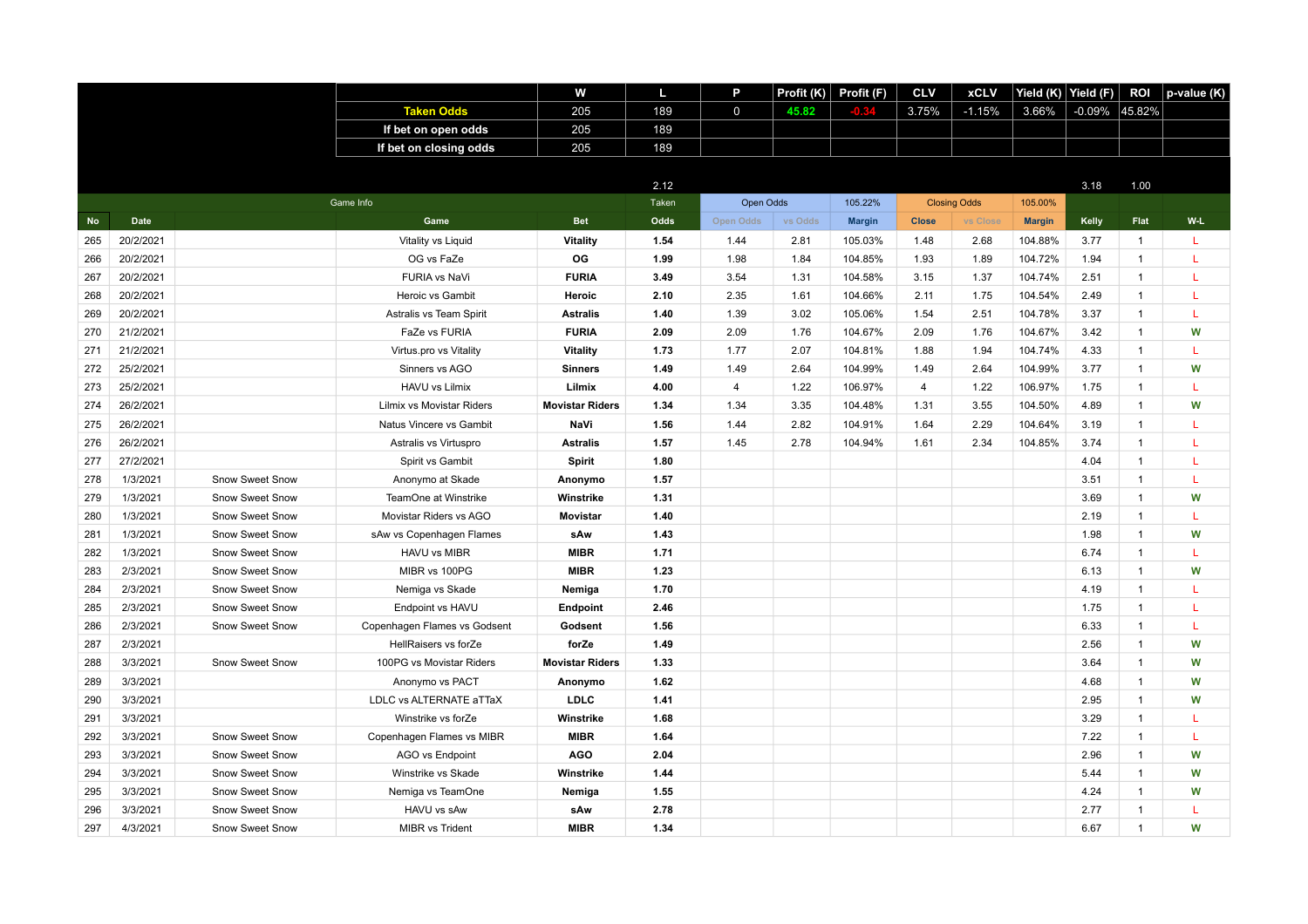|           |           |                        |                                   | w                      | L     | P           | Profit (K)     | Profit (F)    | <b>CLV</b>   | <b>xCLV</b>         | Yield $(\overline{\mathsf{K}})$ | Yield (F) | ROI            | p-value (K) |
|-----------|-----------|------------------------|-----------------------------------|------------------------|-------|-------------|----------------|---------------|--------------|---------------------|---------------------------------|-----------|----------------|-------------|
|           |           |                        | <b>Taken Odds</b>                 | 205                    | 189   | $\mathbf 0$ | 45.82          |               | 3.75%        | $-1.15%$            | 3.66%                           | $-0.09%$  | 45.82%         |             |
|           |           |                        | If bet on open odds               | 205                    | 189   |             |                |               |              |                     |                                 |           |                |             |
|           |           |                        | If bet on closing odds            | 205                    | 189   |             |                |               |              |                     |                                 |           |                |             |
|           |           |                        |                                   |                        |       |             |                |               |              |                     |                                 |           |                |             |
|           |           |                        |                                   |                        | 2.12  |             |                |               |              |                     |                                 | 3.18      | 1.00           |             |
|           |           |                        | Game Info                         |                        | Taken | Open Odds   |                | 105.22%       |              | <b>Closing Odds</b> | 105.00%                         |           |                |             |
| <b>No</b> | Date      |                        | Game                              | <b>Bet</b>             | Odds  | Open Odds   | vs Odds        | <b>Margin</b> | <b>Close</b> | vs Close            | <b>Margin</b>                   | Kelly     | Flat           | W-L         |
| 298       | 4/3/2021  | Snow Sweet Snow        | Copenhagen Flames vs AGO          | <b>AGO</b>             | 1.71  |             |                |               |              |                     |                                 | 4.14      | $\mathbf{1}$   | W           |
| 299       | 4/3/2021  | Snow Sweet Snow        | Nemiga vs sAw                     | Nemiga                 | 1.69  |             |                |               |              |                     |                                 | 4.32      | $\mathbf{1}$   | W           |
| 300       | 5/3/2021  | <b>Snow Sweet Snow</b> | Copenhagen Flames vs Endpoint     | Endpoint               | 2.15  |             |                |               |              |                     |                                 | 1.83      | $\overline{1}$ | L           |
| 301       | 6/3/2021  | Pinnacle Cup           | TeamOne vs Godsent                | Godsent                | 1.44  | 2.79        | 1.44           | 105.29%       | 1.37         | 3.15                | 104.74%                         | 3.8       | $\mathbf{1}$   | W           |
| 302       | 7/3/2021  | Pinnacle Cup           | <b>Endpoint vs Lyngby Vikings</b> | <b>Lyngby Vikings</b>  | 2.53  | 3.29        | 1.31           | 106.73%       | 2.2          | 1.68                | 104.98%                         | 1.86      | $\mathbf{1}$   | L           |
| 303       | 7/3/2021  | Pinnacle Cup           | Sinners vs Copenhagen Flames      | <b>Sinners</b>         | 1.64  | 1.68        | 2.21           | 104.77%       | 1.61         | 2.34                | 104.85%                         | 3.42      | $\mathbf{1}$   | L           |
| 304       | 8/3/2021  | Pinnacle Cup           | Apeks at Wisla Krakow             | <b>Apeks</b>           | 2.66  | 2.43        | 1.57           | 104.85%       | 2.51         | 1.54                | 104.78%                         | 1.77      | $\mathbf{1}$   | L           |
| 305       | 8/3/2021  | Pinnacle Cup           | Lyngby Vikings vs TeamOne         | <b>Lyngby Vikings</b>  | 1.77  | 1.69        | 2.19           | 104.83%       | 1.4          | 3                   | 104.76%                         | 5.13      | $\overline{1}$ | L           |
| 306       | 8/3/2021  | Pinnacle Cup           | Dignitas vs Sinners               | <b>Sinners</b>         | 1.85  | 1.75        | 2.1            | 104.76%       | 2.12         | 1.74                | 104.64%                         | 6.18      | $\mathbf{1}$   | W           |
| 307       | 8/3/2021  | <b>ESL Pro League</b>  | OG vs Big                         | OG                     | 2.64  | 2.55        | 1.52           | 105.01%       | 2.85         | 1.43                | 105.02%                         | 3.51      | $\mathbf{1}$   | W           |
| 308       | 8/3/2021  | Snow Sweet Snow        | Nemiga vs Copenhagen Flames       | Nemiga                 | 1.81  | 1.81        |                |               |              |                     |                                 | 1.62      | $\overline{1}$ | L           |
| 309       | 8/3/2021  | Snow Sweet Snow        | Winstrike vs MIBR                 | Winstrike              | 1.60  | 1.60        |                |               |              |                     |                                 | 3.47      | $\mathbf{1}$   | W           |
| 310       | 9/3/2021  | <b>ESL Pro League</b>  | Complexity vs OG                  | OG                     | 2.68  | 2.29        | 1.58           | 106.96%       | 2.72         | 1.47                | 104.79%                         | 2.52      | $\overline{1}$ | L           |
| 311       | 9/3/2021  | <b>ESL Pro League</b>  | <b>BIG vs Heroic</b>              | Heroic                 | 2.34  | 2.33        | 1.56           | 107.02%       | 1.68         | 2.21                | 104.77%                         | 1.95      | $\overline{1}$ | W           |
| 312       | 9/3/2021  | Pinnacle Cup           | Nemiga vs Winstrike               | Winstrike              | 1.60  | 1.56        | 2.47           | 104.59%       | 1.4          | 2.99                | 104.87%                         | 3.18      | $\mathbf{1}$   | L           |
| 313       | 9/3/2021  | Pinnacle Cup           | Godsent vs Endpoint               | Godsent                | 1.83  | 1.84        | 1.98           | 104.85%       | 1.9          | 1.92                | 104.71%                         | 3.07      | $\mathbf{1}$   | L           |
| 314       | 9/3/2021  | Snow Sweet Snow        | NiP vs AGO                        | <b>AGO</b>             | 3.02  | 3.02        |                |               |              |                     |                                 | 5.21      | $\mathbf{1}$   | W           |
| 315       | 9/3/2021  | Snow Sweet Snow        | Cloud9 vs Winstrike               | Winstrike              | 1.79  | 1.79        |                |               |              |                     |                                 | 4.18      | $\mathbf{1}$   | W           |
| 316       | 9/3/2021  | Snow Sweet Snow        | AGO vs Copenhagen Flames          | <b>AGO</b>             | 1.74  | 1.74        |                |               |              |                     |                                 | 2.79      | $\overline{1}$ | W           |
| 317       | 9/3/2021  | Pinnacle Cup           | GamerLegion vs Apeks              | <b>Apeks</b>           | 1.91  | 1.91        | 1.91           | 104.71%       | 2.32         | 1.62                | 104.83%                         | 1.71      | $\mathbf{1}$   | W           |
| 318       | 9/3/2021  | Pinnacle Cup           | Dignitas vs Lyngby Vikings        | <b>Lyngby Vikings</b>  | 2.10  | 2.57        | 1.52           | 104.70%       | 2.4          | 1.58                | 104.96%                         | 3.22      | $\mathbf{1}$   | L           |
| 319       | 9/3/2021  | Pinnacle Cup           | Godsent vs tRicked                | Godsent                | 1.42  | 1.45        | 2.77           | 105.07%       | 1.34         | 3.29                | 105.02%                         | 3.04      | $\mathbf{1}$   | W           |
| 320       | 9/3/2021  | Pinnacle Cup           | Sinners vs Extremum               | <b>Sinners</b>         | 1.93  | 1.68        | 2.21           | 104.77%       | 1.86         | 1.96                | 104.78%                         | 4.32      | $\mathbf{1}$   | W           |
| 321       | 11/3/2021 | <b>ESL Pro League</b>  | OG at Heroic                      | OG                     | 2.77  | 2.25        | 1.6            | 106.94%       | 3.07         | 1.39                | 104.52%                         | 3.01      | $\overline{1}$ | L           |
| 322       | 11/3/2021 | <b>ESL Pro League</b>  | <b>BIG vs FunPlus Phoenix</b>     | <b>FunPlus Phoenix</b> | 2.91  | 2.41        | 1.53           | 106.85%       | 2.87         | 1.43                | 104.77%                         | 2.03      | $\mathbf{1}$   | W           |
| 323       | 11/3/2021 | Pinnacle Cup           | HAVU vs sAw                       | <b>HAVU</b>            | 1.33  | 1.35        | 3.26           | 104.75%       | 1.24         | 4.18                | 104.57%                         | 1.63      | $\mathbf{1}$   | W           |
| 324       | 11/3/2021 |                        | Wisla Krakow vs forZe             | forZe                  | 1.71  | 1.71        | 2.19           | 104.14%       | 1.48         | 2.7                 | 104.60%                         | 3.87      | $\mathbf{1}$   | L           |
| 325       | 11/3/2021 |                        | Fate vs Singularity               | Singularity            | 1.74  | 1.74        | 2.12           | 104.64%       | 1.93         | 1.89                | 104.72%                         | 3.39      | $\mathbf{1}$   | L           |
| 326       | 12/3/2021 | <b>ESL Pro League</b>  | OG vs FunPlus Phoenix             | OG                     | 1.81  | 1.75        | $\overline{2}$ | 107.14%       | 1.9          | 1.92                | 104.71%                         | 1.58      | $\mathbf{1}$   | L           |
| 327       | 12/3/2021 | Pinnacle Cup           | Dignitas vs Winstrike             | Winstrike              | 1.46  | 1.54        | 2.5            | 104.94%       | 1.56         | 2.46                | 104.75%                         | 4.48      | $\overline{1}$ | W           |
| 328       | 12/3/2021 | Pinnacle Cup           | TeamOne vs Apeks                  | <b>Apeks</b>           | 1.53  | 1.43        | 2.86           | 104.90%       | 1.48         | 2.69                | 104.74%                         | 3.25      | $\mathbf{1}$   | W           |
| 329       | 13/3/2021 | <b>ESL Pro League</b>  | Vitality vs FaZe                  | <b>Vitality</b>        | 1.58  | 1.54        | 2.37           | 107.13%       | 1.49         | 2.66                | 104.71%                         | 2.71      | $\mathbf{1}$   | W           |
| 330       | 14/3/2021 | <b>ESL Pro League</b>  | Ence vs NiP                       | Ence                   | 2.08  | 2.43        | 1.52           | 106.94%       | 1.82         | 2                   | 104.95%                         | 2.84      | $\overline{1}$ | т           |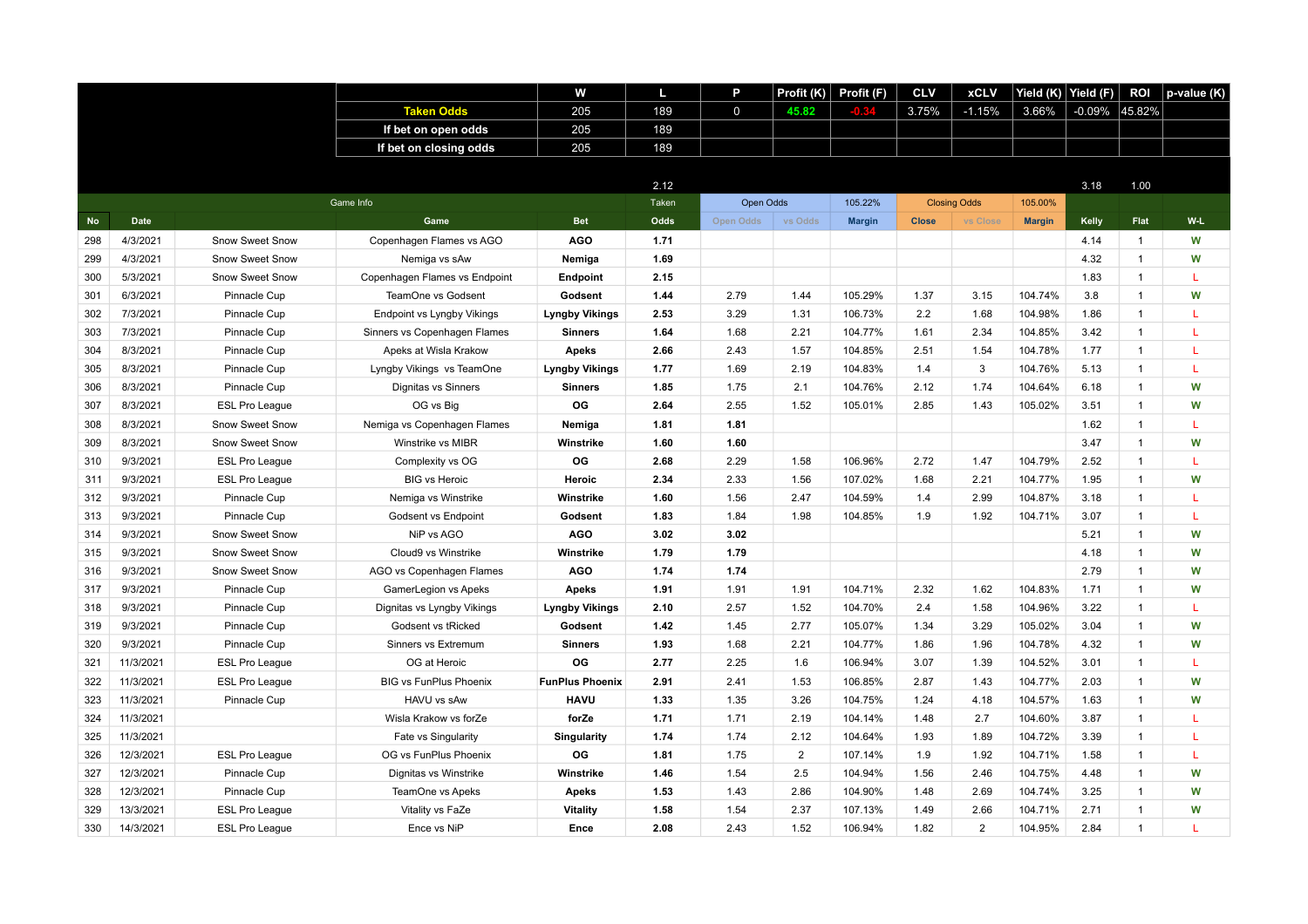|           |           |                       |                                  | w                    | L     | P            | Profit $(K)$   | Profit (F)    | <b>CLV</b>   | <b>xCLV</b>         | Yield (K)     | Yield (F) | <b>ROI</b>   | p-value (K) |
|-----------|-----------|-----------------------|----------------------------------|----------------------|-------|--------------|----------------|---------------|--------------|---------------------|---------------|-----------|--------------|-------------|
|           |           |                       | <b>Taken Odds</b>                | 205                  | 189   | $\mathsf{O}$ | 45.82          |               | 3.75%        | $-1.15%$            | 3.66%         | $-0.09\%$ | 45.82%       |             |
|           |           |                       | If bet on open odds              | 205                  | 189   |              |                |               |              |                     |               |           |              |             |
|           |           |                       | If bet on closing odds           | 205                  | 189   |              |                |               |              |                     |               |           |              |             |
|           |           |                       |                                  |                      |       |              |                |               |              |                     |               |           |              |             |
|           |           |                       |                                  |                      | 2.12  |              |                |               |              |                     |               | 3.18      | 1.00         |             |
|           |           |                       | Game Info                        |                      | Taken | Open Odds    |                | 105.22%       |              | <b>Closing Odds</b> | 105.00%       |           |              |             |
| <b>No</b> | Date      |                       | Game                             | <b>Bet</b>           | Odds  | Open Odds    | vs Odds        | <b>Margin</b> | <b>Close</b> | vs Close            | <b>Margin</b> | Kelly     | Flat         | W-L         |
| 331       | 14/3/2021 | <b>ESL Pro League</b> | mousesports vs FaZe              | mousesports          | 2.18  | 1.99         | 1.76           | 107.07%       | 1.98         | 1.85                | 104.56%       | 3.97      | $\mathbf{1}$ | L           |
| 332       | 14/3/2021 | <b>ESL Pro League</b> | Vitality vs G2                   | Vitality             | 1.61  | 1.6          | 2.24           | 107.14%       | 1.61         | 2.33                | 105.03%       | 3.23      | $\mathbf{1}$ | L           |
| 333       | 14/3/2021 | Pinnacle Cup          | Sinners vs sAw                   | <b>Sinners</b>       | 1.68  | 1.7          | 2.18           | 104.70%       | 1.79         | 2.04                | 104.89%       | 4.43      | $\mathbf{1}$ | L           |
| 334       | 14/3/2021 | Pinnacle Cup          | Extremum - Apeks                 | <b>Apeks</b>         | 1.97  | 2.02         | 1.81           | 104.75%       | 2.05         | 1.78                | 104.96%       | 2.19      | $\mathbf{1}$ | L           |
| 335       | 14/3/2021 | <b>ESL Pro League</b> | NiP vs FaZe                      | <b>NiP</b>           | 2.33  | 2.24         | 1.6            | 107.14%       | 2.01         | 1.82                | 104.70%       | 2.18      | $\mathbf{1}$ | W           |
| 336       | 14/3/2021 | <b>ESL Pro League</b> | ENCE vs G2                       | <b>ENCE</b>          | 2.67  | 3.48         | 1.28           | 106.86%       | 3.03         | 1.39                | 104.95%       | 3.92      | $\mathbf{1}$ | W           |
| 337       | 17/3/2021 | <b>ESL Pro League</b> | NiP vs mousesports               | mousesports          | 2.04  | 1.81         | 1.94           | 106.80%       | 2.03         | 1.8                 | 104.82%       | 2.65      | $\mathbf{1}$ | L           |
| 338       | 17/3/2021 | <b>ESL Pro League</b> | Vitality vs ENCE                 | <b>ENCE</b>          | 3.55  | 4.1          | 1.2            | 107.72%       | 2.77         | 1.45                | 105.07%       | 1.87      | $\mathbf{1}$ | W           |
| 339       | 18/3/2021 | <b>ESL Pro League</b> | FaZe vs Ence                     | <b>ENCE</b>          | 2.14  | 1.83         | $\overline{2}$ | 104.64%       | 1.74         | 2.14                | 104.20%       | 3.55      | $\mathbf{1}$ | L           |
| 340       | 18/3/2021 | <b>ESL Pro League</b> | G2 vs mousesports                | mousesports          | 2.51  | 2.29         | 1.58           | 106.96%       | 2.71         | 1.47                | 104.93%       | 4.37      | $\mathbf{1}$ | W           |
| 341       | 19/3/2021 | <b>ESL Pro League</b> | Gambit vs Cloud9                 | Gambit               | 1.28  | 1.27         | 3.52           | 107.15%       | 1.26         | 3.99                | 104.43%       | 4.11      | $\mathbf{1}$ | W           |
| 342       | 20/3/2021 | <b>ESL Pro League</b> | Natus Vincere vs Gambit          | <b>Natus Vincere</b> | 1.95  | 1.7          | 2.08           | 106.90%       | 1.88         | 1.94                | 104.74%       | 1.53      | $\mathbf{1}$ | L           |
| 343       | 20/3/2021 | <b>ESL Pro League</b> | MIBR at FURIA                    | <b>FURIA</b>         | 1.40  | 1.41         | 2.75           | 107.29%       | 1.35         | 3.24                | 104.94%       | 4.01      | $\mathbf{1}$ | W           |
| 344       | 20/3/2021 | Pinnacle Cup          | Endpoint vs Copenhagen Flames    | openhagen Flame      | 2.81  | 2.24         | 1.6            | 107.14%       | 1.93         | 1.88                | 105.00%       | 3.39      | $\mathbf{1}$ | L           |
| 345       | 21/3/2021 | <b>ESL Pro League</b> | <b>FURIA vs Gambit</b>           | Gambit               | 1.44  | 1.46         | 2.6            | 106.95%       | 1.34         | 3.3                 | 104.93%       | 3.55      | $\mathbf{1}$ | W           |
| 346       | 21/3/2021 | <b>ESL Pro League</b> | Astralis vs EG                   | <b>Astralis</b>      | 1.27  | 1.23         | 3.95           | 106.62%       | 1.27         | 3.8                 | 105.06%       | 3.07      | $\mathbf{1}$ | L           |
| 347       | 26/3/2021 | <b>ESL Pro League</b> | Virtus.pro at Evil Geniuses      | <b>Vistruspro</b>    | 1.47  | 1.33         | 3.16           | 106.83%       | 1.46         | 2.74                | 104.99%       | 5.34      | $\mathbf{1}$ | W           |
| 348       | 27/3/2021 | <b>ESL Pro League</b> | fnatic vs Evil Geniuses          | fnatic               | 2.71  | 2.64         | 1.51           | 104.10%       | 2.52         | 1.53                | 105.04%       | 2.06      | $\mathbf{1}$ | W           |
| 349       | 27/3/2021 | <b>ESL Pro League</b> | Astralis vs Virtus.pro           | Virtus.pro           | 1.88  | 2.15         | 1.65           | 107.12%       | 1.94         | 1.87                | 105.02%       | 2.81      | $\mathbf{1}$ | T           |
| 350       | 27/3/2021 | <b>ESL Pro League</b> | <b>Endpoint vs Liquid</b>        | Endpoint             | 3.54  | 4.47         | 1.19           | 106.40%       | 3.67         | 1.29                | 104.77%       | 2.38      | $\mathbf{1}$ | L           |
| 351       | 28/3/2021 |                       | Liquid vs Virtus.pro             | Virtus pro           | 1.69  |              |                |               |              |                     |               | 4.58      | $\mathbf{1}$ | L           |
| 352       | 29/3/2021 |                       | Evil Geniuses vs Endpoint        | Endpoint             | 2.88  |              |                |               |              |                     |               | 3.29      | $\mathbf{1}$ | W           |
| 353       | 8/4/2021  |                       | Herioc vs NiP                    | Heroic               | 1.50  |              |                |               |              |                     |               | 2.39      | $\mathbf{1}$ | W           |
| 354       | 16/4/2021 |                       | Virtus.pro at Astralis           | <b>Virtus</b>        | 1.83  |              |                |               |              |                     |               | 1.69      | $\mathbf{1}$ | L           |
| 355       | 16/4/2021 |                       | Gambit vs FaZe                   | Gambit               | 1.35  |              |                |               |              |                     |               | 6.24      | $\mathbf{1}$ | L           |
| 356       | 17/4/2021 |                       | Natus Vincere vs FaZe            | Navi                 | 1.37  |              |                |               |              |                     |               | 5.27      | $\mathbf{1}$ | W           |
| 357       | 18/4/2021 |                       | Natus Vincere at G2              | NaVi                 | 1.45  |              |                |               |              |                     |               | 2.7       | $\mathbf{1}$ | W           |
| 358       | 18/8/2021 |                       | Astralis vs ENCE                 | <b>ENCE</b>          | 2.43  |              |                |               |              |                     |               | 5.75      | $\mathbf{1}$ | W           |
| 359       | 18/8/2021 |                       | Heroic vs Team Spirit            | Spirit               | 2.19  |              |                |               |              |                     |               | 2.62      | $\mathbf{1}$ | W           |
| 360       | 20/8/2021 |                       | Vitality vs Spirit               | Spirit               | 2.66  |              |                |               |              |                     |               | 1.76      | $\mathbf{1}$ | T           |
| 361       | 21/8/2021 |                       | Complexity vs forZe              | Complexity           | 1.99  |              |                |               |              |                     |               | 2.37      | $\mathbf{1}$ | L           |
| 362       | 22/8/2021 |                       | G <sub>2</sub> va O <sub>G</sub> | OG                   | 2.11  |              |                |               |              |                     |               | 2.84      | $\mathbf{1}$ | W           |
| 363       | 24/8/2021 |                       | Virtus.pro va Sinners            | <b>Sinners</b>       | 2.59  |              |                |               |              |                     |               | 1.59      | $\mathbf{1}$ | т           |